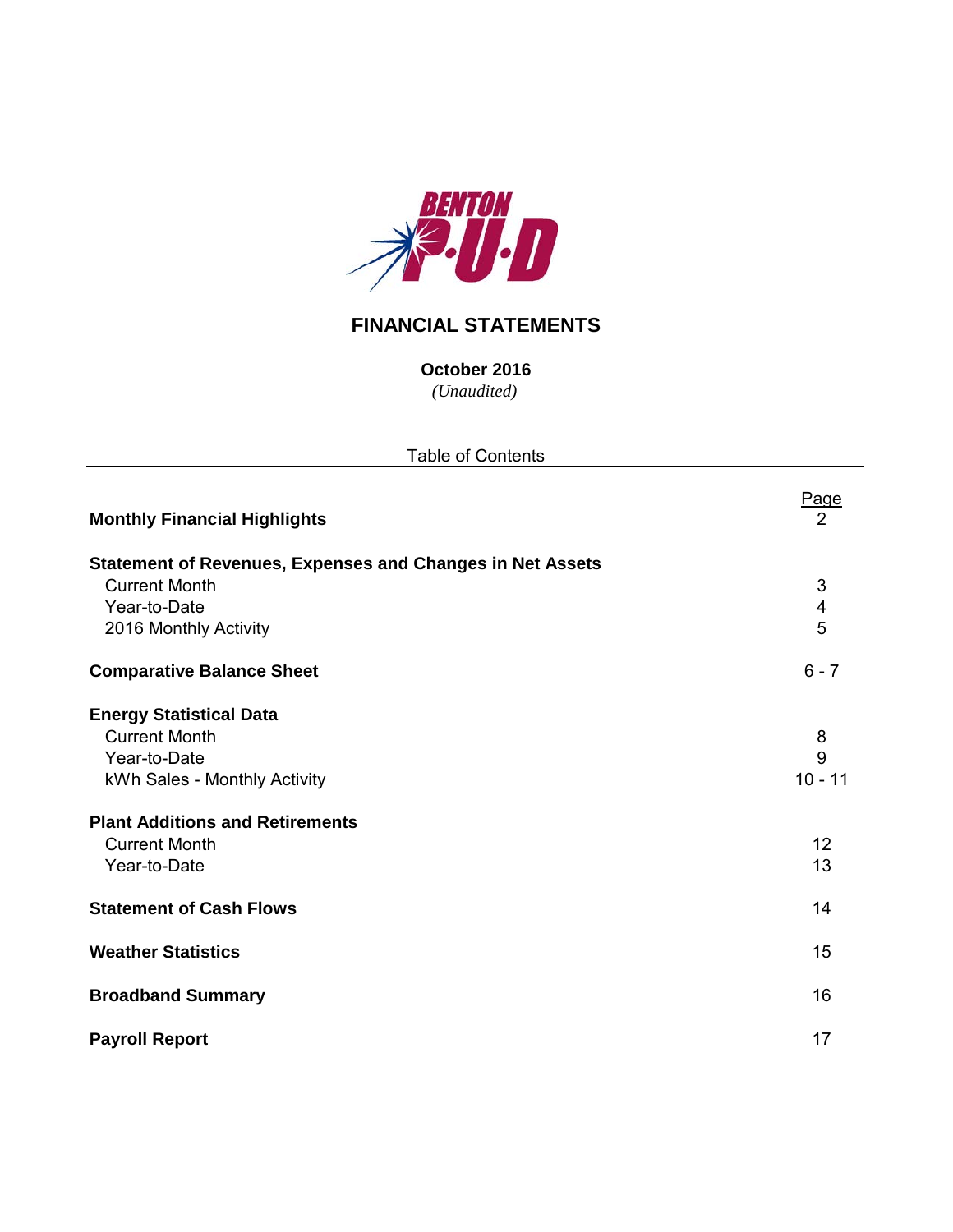

# *Financial Highlights*

# *October 2016*

Financial highlights for the month of October:<br> $\triangleright$  District operations resulted in a decrease

- District operations resulted in a decrease in net assets of \$1.2M for the month.<br>
In a system temperature of 54.2° was 1.1° above normal. Heating degree day
- The average temperature of 54.2° was 1.1° above normal. Heating degree days were 2% below the 13 year average.<br>> Total retail kWh billed during October was down 7% from last year.
- $\geq$  Total retail kWh billed during October was down 7% from last year.<br> $\geq$  Net nower supply costs were \$6.3M for the month with energy sale.
- Net power supply costs were \$6.3M for the month with energy sales for resale of \$820,000 and an average price of \$29 per MWh.
- October's non-power operating costs of \$1.5 million before taxes and depreciation were 9% below last year.
- $\triangleright$  Net capital expenditures were \$1.8M for the month.

|                                                                                                                                          |          | (in thousands of dollars)   |         |           |         |            |          |                    |            |           |            |            |                  |                |                 |
|------------------------------------------------------------------------------------------------------------------------------------------|----------|-----------------------------|---------|-----------|---------|------------|----------|--------------------|------------|-----------|------------|------------|------------------|----------------|-----------------|
|                                                                                                                                          |          |                             |         |           |         |            |          |                    |            |           |            |            |                  | <b>Amended</b> |                 |
| <b>Change in Net Position</b>                                                                                                            | Jan      | Feb                         | Mar     | Apr       | May     | Jun        | Jul      | Aug <sup>(1)</sup> | <b>Sep</b> | Oct       | <b>Nov</b> | Dec        | <b>Total YTD</b> | <b>Budget</b>  | <b>Forecast</b> |
| Actual                                                                                                                                   | (S517)   | (S1.277)                    | \$969   | (\$1,658) | (\$170) | \$1.854    | \$1.090  | \$694              | (\$2,302)  | (\$1,182) |            |            | (\$2,499)        |                | (\$1,800)       |
| <b>Budget</b>                                                                                                                            | (\$464)  | (S <sub>1</sub> )<br>(.452) | \$511   | (\$2,381) | \$99    | \$1,545    | \$1,478  | \$2,044            | (S1,086)   | (\$1,367) |            |            | (\$1,072)        | (\$359)        |                 |
| $(1)$ The cumulative YTD impact of budget amendments approved at the September 13 Commission meeting are reflected in the August report. |          |                             |         |           |         |            |          |                    |            |           |            |            |                  |                |                 |
| Amended                                                                                                                                  |          |                             |         |           |         |            |          |                    |            |           |            |            |                  |                |                 |
| <b>Net Margin</b>                                                                                                                        | Jan      | Feb                         | Mar     | Apr       | May     | Jun        | Jul      | Aug                | Sep        | Oct       | <b>Nov</b> | <b>Dec</b> | <b>Total</b>     | <b>Budget</b>  | <b>Forecast</b> |
| <b>Retail Revenues</b>                                                                                                                   | \$10,135 | \$8,777                     | \$9,344 | \$8,907   | \$9,284 | \$10,856   | \$11,262 | \$11,274           | \$9,337    | \$7,899   |            |            | \$97,077         | \$116,882      | \$114,489       |
| Less: Net Power Costs                                                                                                                    | (6,806)  | (6, 275)                    | (5,947) | (6,601)   | (5,936) | (6, 828)   | (7, 565) | (7, 765)           | (6,900)    | (6, 323)  |            |            | (66, 941)        | (79, 415)      | (78, 984)       |
| Net Margin                                                                                                                               | \$3,329  | \$2,502                     | \$3,397 | \$2,307   | \$3,348 | \$4,028    | \$3,697  | \$3,510            | \$2,436    | \$1,576   |            |            | \$30,136         | \$37.467       | \$35,505        |
|                                                                                                                                          |          |                             |         |           |         |            |          |                    |            |           |            |            |                  |                |                 |
|                                                                                                                                          |          |                             |         |           |         |            |          |                    |            |           |            |            |                  | <b>Amended</b> |                 |
| <b>Net Capital Costs</b>                                                                                                                 | Jan      | Feb                         | Mar     | Apr       | May     | <b>Jun</b> | Jul      | Aug                | <b>Sep</b> | Oct       | <b>Nov</b> | <b>Dec</b> | <b>Total</b>     | <b>Budget</b>  | <b>Forecast</b> |
| <b>Capital Expenditures</b>                                                                                                              | \$1,344  | \$997                       | \$1,275 | \$572     | \$1,175 | \$1,163    | \$1,007  | \$1,687            | \$907      | \$1,792   |            |            | \$11,920         | \$17,726       | \$17,526        |
| Less: Capital Contributions                                                                                                              | (155)    | (98)                        | (109)   | (53)      | (202)   | (55)       | (33)     | (98)               | (93)       | (88)      |            |            | (985)            | (1, 341)       | (1, 341)        |
| <b>Net Capital Costs</b>                                                                                                                 | \$1,188  | \$899                       | \$1,166 | \$519     | \$974   | \$1,108    | \$974    | \$1,588            | \$814      | \$1,703   |            |            | \$10,934         | \$16,386       | \$16,186        |
|                                                                                                                                          |          |                             |         |           |         |            |          |                    |            |           |            |            |                  |                |                 |
|                                                                                                                                          |          |                             |         |           |         |            |          |                    |            |           |            |            | <b>YTD</b>       | <b>Amended</b> |                 |
| <b>Load Statistics</b>                                                                                                                   | Jan      | Feb                         | Mar     | Apr       | May     | Jun        | Jul      | Aug                | Sep        | Oct       | <b>Nov</b> | <b>Dec</b> | Average          | <b>Budget</b>  |                 |
| aMW - Retail Sales Billed                                                                                                                | 192      | 175                         | 145     | 194       | 205     | 257        | 258      | 250                | 190        | 144       |            |            | 201              | 200            |                 |
| aMW - Sales for Resale                                                                                                                   | 79       | 86                          | 101     | 95        | 69      | 57         | 32       | 37                 | 59         | 38        |            |            | 65               | 53             |                 |



# **October Power Resource Stack**





| <b>Key Ratios</b>                       |        |
|-----------------------------------------|--------|
| Current Ratio                           | 3.45:1 |
| Debt Service Coverage (2013 actual)     | 3.14   |
| Debt Service Coverage (2014 Actual)     | 3.38   |
| Debt Service Coverage (2015 Actual)     | 2.93   |
| Debt Service Coverage (2016 projection) | 2.66   |
| (includes capital contributions)        |        |

| <b>Other Statistics</b>                    |             |         |             |
|--------------------------------------------|-------------|---------|-------------|
| Unrestricted Undesignated Reserves         | \$<br>32.1  | million |             |
| Bond Insurance Replacement (designated) \$ | 3.0         | million |             |
| Power Market Volatility (designated)       | \$<br>3.3   | million |             |
| Special Capital (designated)               | \$<br>13.7  | million |             |
| Construction Account (restricted)          | \$<br>3.1   | million |             |
| Customer Deposits (designated)             | \$<br>1.4   | million |             |
| Bond Principal & Interest (restricted)     | \$<br>3.9   | million |             |
| Bond Reserve Account (restricted)          | \$<br>1.1   | million |             |
| Net Utility Plant                          | \$<br>121.6 | million |             |
| Long-Term Debt                             | \$<br>67.8  | million |             |
| <b>Active Service Agreements</b>           | 51.912      |         | 748 New YTD |
| Non-Contingent Employees                   | 152.25      |         |             |
| Contingent YTD FTE's                       | 3.60        |         |             |

 *Issue date: 12/5/16*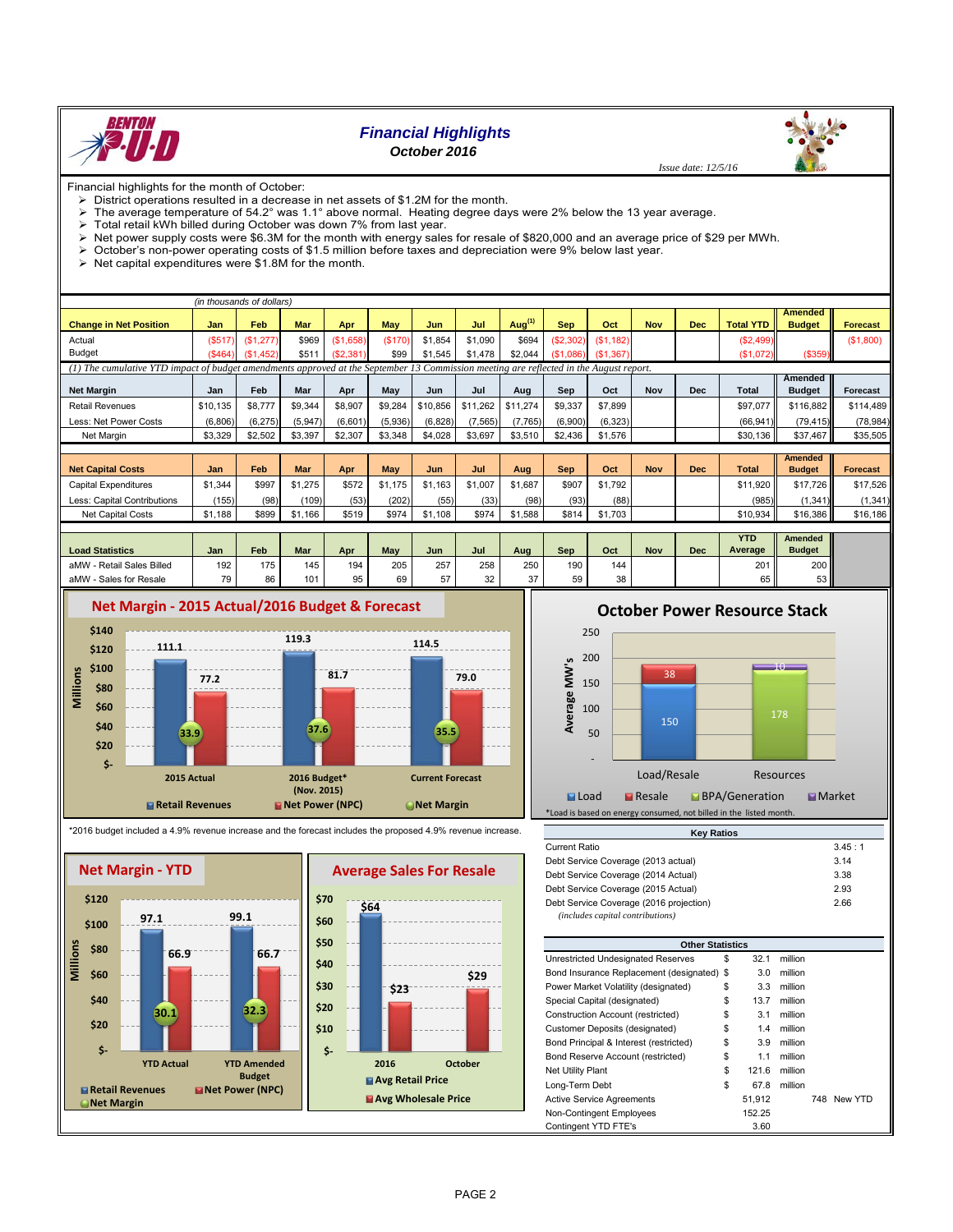#### **PUBLIC UTILITY DISTRICT NO.1 OF BENTON COUNTY STATEMENT OF REVENUES, EXPENSES, AND CHANGES IN NET POSITION CURRENT MONTH**

|                                                            |               | 10/31/2016<br>10/31/2015        |                          |               |                          |
|------------------------------------------------------------|---------------|---------------------------------|--------------------------|---------------|--------------------------|
|                                                            | <b>ACTUAL</b> | <b>AMENDED</b><br><b>BUDGET</b> | <b>PCT</b><br><b>VAR</b> | <b>ACTUAL</b> | <b>PCT</b><br><b>VAR</b> |
| <b>OPERATING REVENUES</b>                                  |               |                                 |                          |               |                          |
| Energy Sales - Retail                                      | \$8,295,477   | \$8,777,656                     | $-5%$                    | \$8,025,910   | 3%                       |
| <b>Energy Sales for Resale</b>                             | 870,887       | 2,056,788                       | $-58%$                   | 1,329,685     | $-35%$                   |
| Transmission of Power for Others                           | 51,544        | 57,202                          | $-10%$                   | 53,795        | $-4%$                    |
| <b>Broadband Revenue</b>                                   | 173,235       | 175,961                         | $-2%$                    | 183,563       | $-6%$                    |
| <b>Other Revenue</b>                                       | 71,043        | 96,446                          | $-26%$                   | 86,060        | $-17%$                   |
| <b>TOTAL OPERATING REVENUES</b>                            | 9,462,186     | 11,164,053                      | $-15%$                   | 9,679,014     | $-2%$                    |
| <b>OPERATING EXPENSES</b>                                  |               |                                 |                          |               |                          |
| <b>Purchased Power</b>                                     | 6,135,048     | 7,612,619                       | $-19%$                   | 6,682,883     | $-8%$                    |
| Purchased Transmission & Ancillary Services                | 981,023       | 1,083,789                       | $-9%$                    | 1,056,120     | $-7%$                    |
| <b>Conservation Program</b>                                | 129,451       | 5,289                           | >200%                    | 112,450       | 15%                      |
| <b>Total Power Supply</b>                                  | 7,245,522     | 8,701,697                       | $-17%$                   | 7,851,453     | $-8%$                    |
| Transmission Operation & Maintenance                       | 19,099        | 22,650                          | $-16%$                   | 7,056         | 171%                     |
| Distribution Operation & Maintenance                       | 680,487       | 753,412                         | $-10%$                   | 682,914       | 0%                       |
| <b>Broadband Expense</b>                                   | 71,703        | 85,902                          | $-17%$                   | 82,467        | $-13%$                   |
| Customer Accounting, Collection & Information              | 285,371       | 268,884                         | 6%                       | 299,283       | $-5%$                    |
| Administrative & General                                   | 420,347       | 471,540                         | $-11%$                   | 553,655       | $-24%$                   |
| Subtotal before Taxes & Depreciation                       | 1,477,006     | 1,602,388                       | $-8%$                    | 1,625,375     | $-9%$                    |
| Taxes                                                      | 900,413       | 926,036                         | $-3%$                    | 871,011       | 3%                       |
| Depreciation & Amortization                                | 640,360       | 1,025,953                       | $-38%$                   | 1,017,651     | $-37%$                   |
| <b>Total Other Operating Expenses</b>                      | 3,017,779     | 3,554,377                       | $-15%$                   | 3,514,037     | $-14%$                   |
| <b>TOTAL OPERATING EXPENSES</b>                            | 10,263,301    | 12,256,074                      | $-16%$                   | 11,365,490    | $-10%$                   |
| <b>OPERATING INCOME (LOSS)</b>                             | (801, 115)    | (1,092,021)                     | -27%                     | (1,686,476)   | $-52%$                   |
| <b>NONOPERATING REVENUES &amp; EXPENSES</b>                |               |                                 |                          |               |                          |
| Interest Income                                            | 30.294        | 37,564                          | $-19%$                   | 27,898        | 9%                       |
| Other Income                                               | (19, 695)     | 31,339                          | $-163%$                  | 4,435         | $> -200%$                |
| <b>Interest Expense</b>                                    | (217, 852)    | (272, 237)                      | $-20%$                   | (236,980)     | $-8%$                    |
| Debt Discount/Premium Amortization & Loss on Defeased Debt | (260, 124)    | (164, 770)                      | 58%                      | 36,018        | $> -200%$                |
| MtM Gain/(Loss) on Investments                             | (1,780)       |                                 | n/a                      | (16, 920)     | $-89%$                   |
| <b>TOTAL NONOPERATING REVENUES &amp; EXPENSES</b>          | (469, 156)    | (368, 104)                      | 27%                      | (185, 549)    | 153%                     |
| <b>INCOME (LOSS) BEFORE CAPITAL CONTRIBUTIONS</b>          | (1, 270, 272) | (1,460,125)                     | $-13%$                   | (1,872,025)   | -32%                     |
| <b>CAPITAL CONTRIBUTIONS</b>                               | 88,132        | 93,134                          | $-5%$                    | 132,258       | $-33%$                   |
| <b>CHANGE IN NET POSITION</b>                              | (\$1,182,139) | (\$1,366,991)                   | $-14%$                   | (\$1,739,768) | $-32%$                   |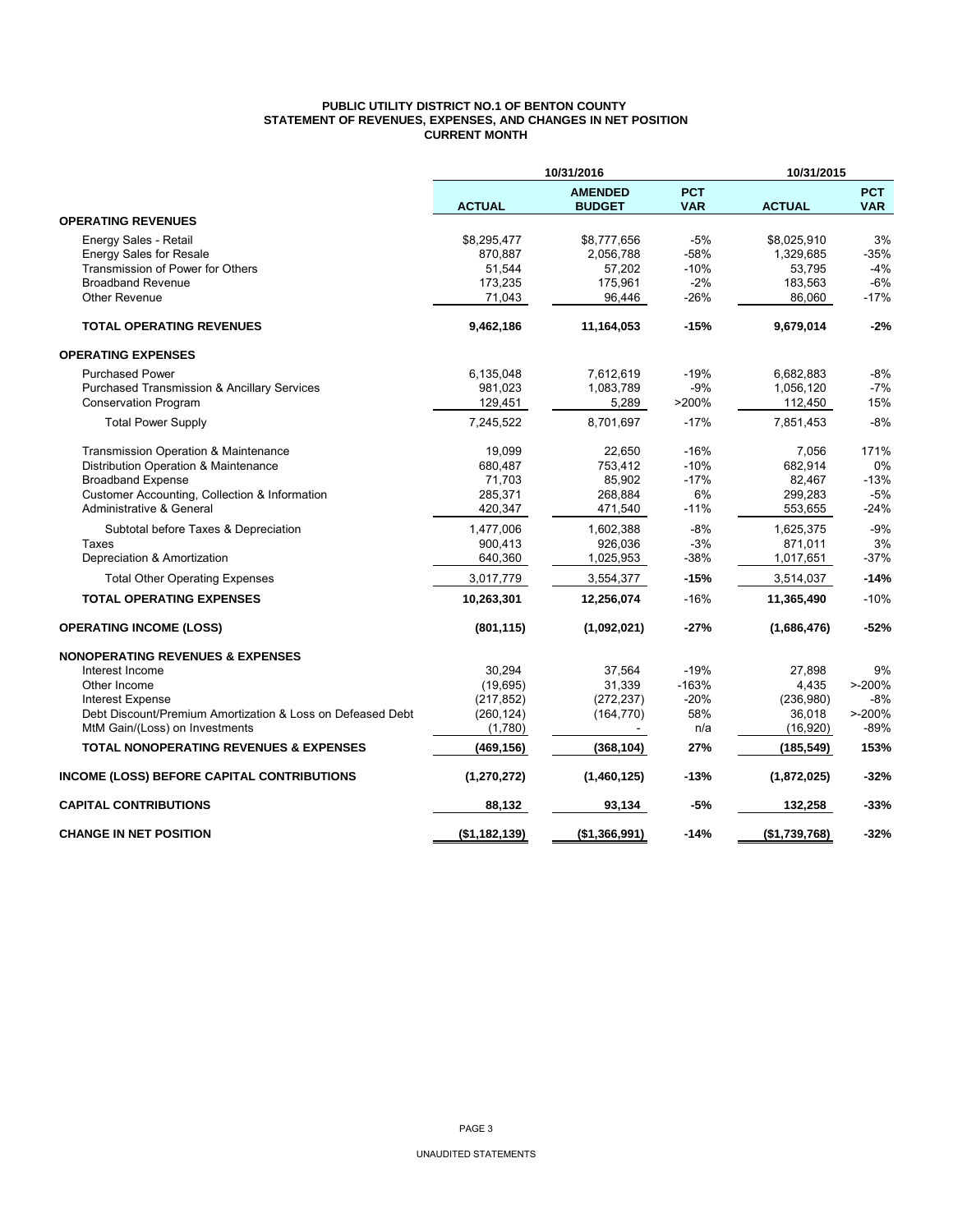### **PUBLIC UTILITY DISTRICT NO.1 OF BENTON COUNTY STATEMENT OF REVENUES, EXPENSES, AND CHANGE IN NET POSITION YEAR TO DATE**

|                                                            |               | 10/31/2016                      |                          | 10/31/2015    |                          |
|------------------------------------------------------------|---------------|---------------------------------|--------------------------|---------------|--------------------------|
|                                                            | <b>ACTUAL</b> | <b>AMENDED</b><br><b>BUDGET</b> | <b>PCT</b><br><b>VAR</b> | <b>ACTUAL</b> | <b>PCT</b><br><b>VAR</b> |
| <b>OPERATING REVENUES</b>                                  |               |                                 |                          |               |                          |
| Energy Sales - Retail                                      | \$99,453,897  | \$101,468,209                   | $-2%$                    | \$97,505,781  | 2%                       |
| <b>Energy Sales for Resale</b>                             | 11,747,148    | 13,386,774                      | $-12%$                   | 14,568,525    | $-19%$                   |
| Transmission of Power for Others                           | 628,558       | 674,441                         | $-7%$                    | 515,817       | 22%                      |
| <b>Broadband Revenue</b>                                   | 1,700,972     | 1,731,264                       | $-2%$                    | 1,667,716     | 2%                       |
| <b>Other Revenue</b>                                       | 1,524,184     | 1,357,626                       | 12%                      | 1,338,247     | 14%                      |
| <b>TOTAL OPERATING REVENUES</b>                            | 115,054,759   | 118,618,315                     | -3%                      | 115,596,085   | 0%                       |
| <b>OPERATING EXPENSES</b>                                  |               |                                 |                          |               |                          |
| <b>Purchased Power</b>                                     | 67,990,951    | 69,582,677                      | $-2%$                    | 69,297,911    | $-2%$                    |
| Purchased Transmission & Ancillary Services                | 10,866,598    | 11,001,244                      | $-1%$                    | 10,721,716    | 1%                       |
| <b>Conservation Program</b>                                | 459,542       | 201,443                         | 128%                     | 727,654       | $-37%$                   |
| <b>Total Power Supply</b>                                  | 79,317,091    | 80,785,363                      | $-2%$                    | 80,747,281    | $-2%$                    |
| Transmission Operation & Maintenance                       | 213,660       | 123,500                         | 73%                      | 86,833        | 146%                     |
| Distribution Operation & Maintenance                       | 7,368,610     | 7,624,631                       | $-3%$                    | 7,411,390     | $-1%$                    |
| <b>Broadband Expense</b>                                   | 726,590       | 733,611                         | $-1%$                    | 812,431       | $-11%$                   |
| Customer Accounting, Collection & Information              | 2,797,128     | 3,028,725                       | $-8%$                    | 3,066,849     | $-9%$                    |
| Administrative & General                                   | 5,087,624     | 5,419,708                       | $-6%$                    | 5,946,837     | $-14%$                   |
| Subtotal before Taxes & Depreciation                       | 16,193,612    | 16,930,175                      | $-4%$                    | 17,324,341    | $-7%$                    |
| Taxes                                                      | 10,555,194    | 10,537,461                      | 0%                       | 10,284,220    | 3%                       |
| Depreciation & Amortization                                | 10,921,571    | 11,104,767                      | $-2%$                    | 11,150,055    | $-2%$                    |
| <b>Total Other Operating Expenses</b>                      | 37,670,377    | 38,572,403                      | $-2%$                    | 38,758,615    | $-3%$                    |
| <b>TOTAL OPERATING EXPENSES</b>                            | 116,987,468   | 119,357,766                     | -2%                      | 119,505,896   | $-2%$                    |
| <b>OPERATING INCOME (LOSS)</b>                             | (1,932,709)   | (739, 451)                      | 161%                     | (3,909,811)   | $-51%$                   |
| <b>NONOPERATING REVENUES &amp; EXPENSES</b>                |               |                                 |                          |               |                          |
| Interest Income                                            | 259,273       | 242,996                         | 7%                       | 200,360       | 29%                      |
| Other Income                                               | 227,691       | 313.390                         | $-27%$                   | 453,334       | $-50%$                   |
| Interest Expense                                           | (2, 132, 089) | (2, 158, 855)                   | $-1%$                    | (2, 335, 724) | $-9%$                    |
| Debt Discount/Premium Amortization & Loss on Defeased Debt | 56,947        | 152,300                         | $-63%$                   | 349,427       | $-84%$                   |
| MtM Gain/(Loss) on Investments                             | 36,582        |                                 | n/a                      | 54,900        | $-33%$                   |
| <b>TOTAL NONOPERATING REVENUES &amp; EXPENSES</b>          | (1,551,597)   | (1,450,169)                     | 7%                       | (1, 277, 703) | 21%                      |
| INCOME (LOSS) BEFORE CAPITAL CONTRIBUTIONS                 | (3,484,306)   | (2, 189, 620)                   | 59%                      | (5, 187, 514) | $-33%$                   |
| <b>CAPITAL CONTRIBUTIONS</b>                               | 985,246       | 1,117,659                       | -12%                     | 1,905,649     | -48%                     |
| <b>CHANGE IN NET POSITION</b>                              | (2,499,060)   | (1,071,961)                     | 133%                     | (3,281,865)   | $-24%$                   |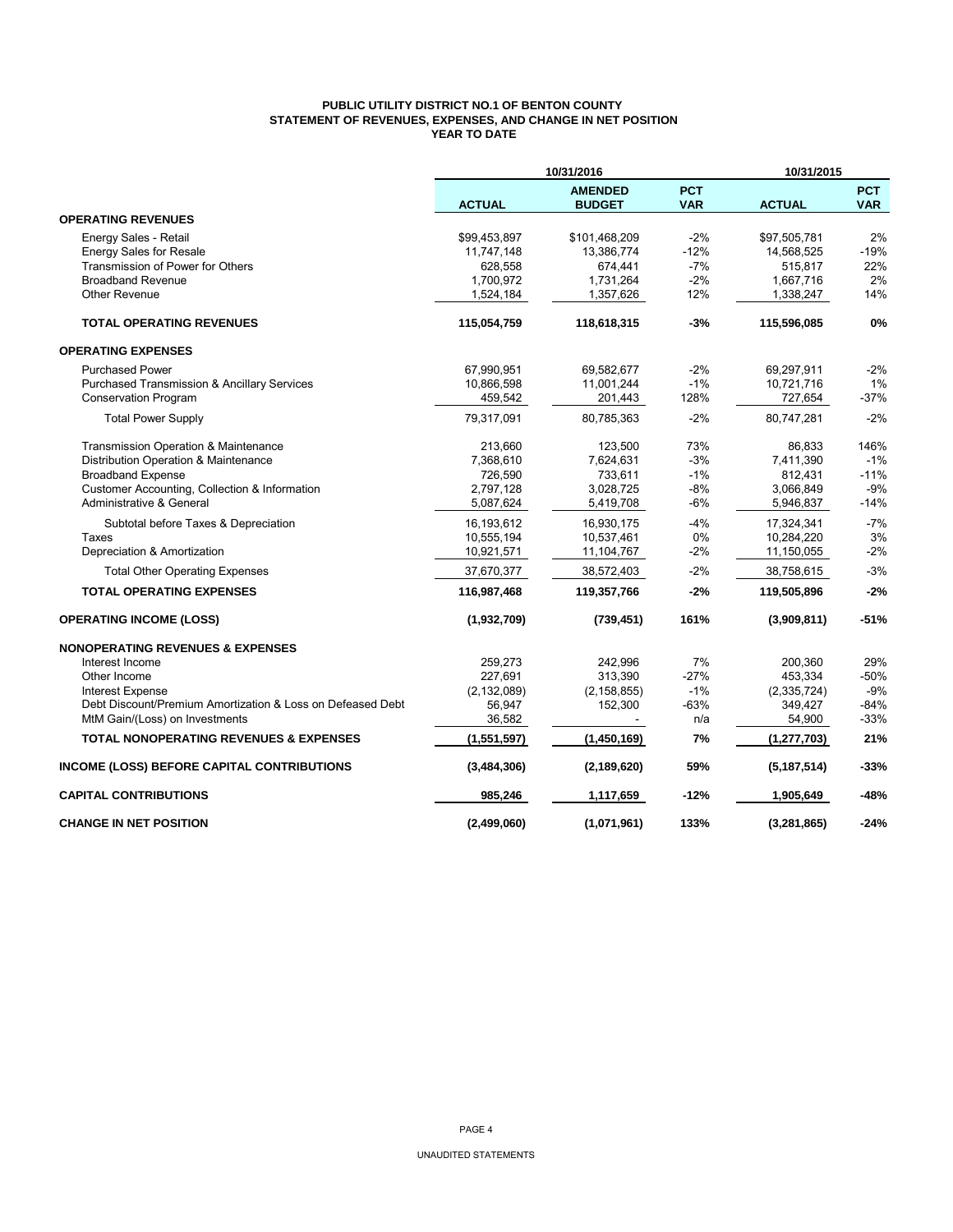#### **PUBLIC UTILITY DISTRICT NO. 1 OF BENTON COUNTY STATEMENT OF REVENUES, EXPENSES, AND CHANGE IN NET POSITION 2016 MONTHLY ACTIVITY**

|                                                        | January     | February                  | March        | <b>April</b>            | May          | June        | July                                   | August     | September     | October                     | November | December | <b>Total</b>  |
|--------------------------------------------------------|-------------|---------------------------|--------------|-------------------------|--------------|-------------|----------------------------------------|------------|---------------|-----------------------------|----------|----------|---------------|
| <b>OPERATING REVENUES</b>                              |             |                           |              |                         |              |             |                                        |            |               |                             |          |          |               |
| Energy Sales - Retail                                  | \$9,911,477 | \$8,688,046               | \$10,050,551 | \$8,592,295             | \$9,132,175  |             | \$12,141,371 \$12,174,362 \$12,134,035 |            | \$8,334,108   | \$8,295,477                 |          |          | \$99,453,897  |
| <b>Energy Sales for Resale</b>                         | 1,484,296   | 1,363,659                 | 1,537,368    | 1,173,525               | 1,047,005    | 1,073,427   | 826,988                                | 1,000,287  | 1,369,706     | 870,887                     |          |          | 11,747,148    |
| Transmission of Power for Others                       | 68,103      | 77,460                    | 93,851       | 97,686                  | 67,768       | 40,767      | 41,557                                 | 47,624     | 42,200        | 51,544                      |          |          | 628,560       |
| <b>Broadband Revenue</b>                               | 162,760     | 171,089                   | 168,670      | 167,896                 | 168,783      | 170,101     | 169,708                                | 173,642    | 175,088       | 173,235                     |          |          | 1,700,972     |
| Other Electric Revenue                                 | 41,560      | 114,818                   | 538,251      | 77,069                  | 152,767      | 100,373     | 186,859                                | 147,476    | 93,970        | 71,043                      |          |          | 1,524,186     |
| <b>TOTALOPERATING REVENUES</b>                         | 11.668.196  | 10.415.072                | 12,388,691   | 10,108,471              | 10,568,498   | 13,526,039  | 13,399,474                             | 13,503,064 | 10.015.072    | 9,462,186                   |          |          | 115,054,763   |
| <b>OPERATING EXPENSES</b>                              |             |                           |              |                         |              |             |                                        |            |               |                             |          |          |               |
| <b>Purchased Power</b>                                 | 7,209,954   | 6,598,428                 | 6,395,487    | 6,762,894               | 5,933,494    | 6,878,606   | 7,316,031                              | 7,677,384  | 7,083,627     | 6,135,048                   |          |          | 67,990,953    |
| <b>Purchased Transmission &amp; Ancillary Services</b> | 1,126,226   | 997,796                   | 1,156,184    | 1,048,210               | 1,095,458    | 1,130,664   | 1,120,410                              | 1,110,988  | 1,106,774     | 981,023                     |          |          | 10,873,733    |
| <b>Conservation Program</b>                            | 22,430      | 120,266                   | 26,344       | 60,645                  | 22,082       | (66, 815)   | (3,062)                                | 24,170     | 124,031       | 129,451                     |          |          | 459,542       |
| <b>Total Power Supply</b>                              | 8,358,610   | 7,716,490                 | 7,578,015    | 7,871,749               | 7,051,034    | 7,942,455   | 8,433,379                              | 8,812,542  | 8,314,432     | 7,245,522                   |          |          | 79,324,228    |
| Transmission Operation & Maintenance                   | 4,760       | 5,109                     | 12,764       | 33,026                  | 18,489       | 22,498      | 7,375                                  | 22,999     | 60,409        | 19,099                      |          |          | 206,528       |
| Distribution Operation & Maintenance                   | 639,737     | 773,430                   | 714,348      | 707,747                 | 790,398      | 713,118     | 667,475                                | 794,699    | 887,170       | 680,487                     |          |          | 7,368,609     |
| <b>Broadband Expense</b>                               | 25,524      | 51,636                    | 83,545       | 78,214                  | 87,954       | 79,551      | 82,677                                 | 89,218     | 76,567        | 71,703                      |          |          | 726,589       |
| Customer Accounting, Collection & Information          | 190,012     | 277,209                   | 326,396      | 278,252                 | 306,587      | 298,830     | 263,892                                | 275,702    | 294,877       | 285,371                     |          |          | 2,797,128     |
| Administrative & General                               | 637,442     | 556,470                   | 507,316      | 530,492                 | 487,474      | 450,863     | 495,672                                | 510,590    | 490,959       | 420,347                     |          |          | 5,087,625     |
| Subtotal before Taxes & Depreciation                   | 1,497,475   | 1,663,854                 | 1,644,369    | 1,627,731               | 1,690,902    | 1,564,860   | 1,517,091                              | 1,693,208  | 1,809,982     | 1,477,007                   |          |          | 16,186,479    |
| Taxes                                                  | 1,235,004   | 1,079,121                 | 1,019,926    | 966,648                 | 948,699      | 1,080,272   | 1,135,272                              | 1,189,657  | 1,000,184     | 900,413                     |          |          | 10,555,196    |
| Depreciation & Amortization                            | 1,191,201   | 1,202,757                 | 1,194,304    | 1,199,710               | 1,104,863    | 1,036,216   | 1,123,931                              | 1,110,123  | 1,118,106     | 640,360                     |          |          | 10,921,571    |
| <b>Total Other Operating Expenses</b>                  | 3,923,680   | 3,945,732                 | 3,858,599    | 3,794,089               | 3,744,464    | 3,681,348   | 3,776,294                              | 3,992,988  | 3,928,272     | 3,017,780                   |          |          | 37,663,246    |
| <b>TOTAL OPERATING EXPENSES</b>                        | 12,282,290  | 11,662,222                | 11,436,614   | 11,665,838              | 10,795,498   | 11,623,803  | 12,209,673                             | 12,805,530 | 12,242,704    | 10,263,302                  |          |          | 116,987,474   |
| <b>OPERATING INCOME (LOSS)</b>                         | (614, 094)  | (1, 247, 150)             | 952,077      | (1, 557, 367)           | (227,000)    | 1,902,236   | 1,189,801                              | 697,534    | (2, 227, 632) | (801, 116)                  |          |          | (1,932,711)   |
| <b>NONOPERATING REVENUES &amp; EXPENSES</b>            |             |                           |              |                         |              |             |                                        |            |               |                             |          |          |               |
| Interest Income                                        | 26,798      | 26,236                    | 29,676       | 12,269                  | 28,586       | 25,894      | 35,461                                 | 26,236     | 17,822        | 30,294                      |          |          | 259,272       |
| Other Income                                           | 9           | 50                        | 98,287       | 22,533                  | 26,652       | 23,075      | 23,101                                 | 23,081     | 30,599        | (19, 695)                   |          |          | 227,692       |
| Other Expense                                          |             |                           | $\sim$       |                         |              | $\sim$      |                                        |            |               |                             |          |          |               |
| <b>Interest Expense</b>                                | (179, 979)  | (178, 913)                | (273, 389)   | (220, 230)              | (210, 296)   | (210, 530)  | (210, 403)                             | (219, 326) | (211, 173)    | (217, 852)                  |          |          | (2, 132, 091) |
| Debt Discount & Expense Amortization                   | 35,230      | 35,230                    | 35,230       | 35,230                  | 35,230       | 35,230      | 35,230                                 | 35,230     | 35,230        | (260, 124)                  |          |          | 56,946        |
| MtM Gain/(Loss) on Investments                         | 59,560      | (10, 640)                 | 18,020       | (3,260)                 | (25,040)     | 23,340      | (16, 498)                              | 33,000     | (40, 120)     | (1,780)                     |          |          | 36,582        |
| Loss in Joint Ventures/Special Assessments             | $\sim$      | $\sim$                    | $\sim$       | $\sim$                  | $\sim$       | $\sim$      | $\sim$                                 | $\sim$     | $\sim$        | $\sim$                      |          |          | $\sim$        |
| <b>TOTAL NONOPERATING REV/EXP</b>                      | (58, 382)   | (128, 037)                | (92, 176)    | (153, 458)              | (144, 868)   | (102, 991)  | (133, 109)                             | (101, 779) | (167, 642)    | (469, 157)                  |          |          | (1,551,599)   |
| INCOME (LOSS) BEFORE CAPITAL CONTRIBUTIONS             | (672, 476)  | (1,375,187)               | 859,901      | (1,710,825)             | (371, 868)   | 1,799,245   | 1,056,692                              | 595,755    | (2,395,274)   | (1, 270, 273)               |          |          | (3,484,310)   |
| <b>CAPITAL CONTRIBUTIONS</b>                           | 155,353     | 97,986                    | 109,333      | 52,806                  | 201,727      | 55,050      | 33,184                                 | 98.229     | 93.445        | 88,132                      |          |          | 985,245       |
| <b>CHANGE IN NET POSITION</b>                          |             | (\$517,123) (\$1,277,201) |              | \$969,234 (\$1,658,019) | (\$170, 141) | \$1,854,295 | \$1,089,876                            | \$693,984  |               | (\$2,301,829) (\$1,182,141) | \$0      | \$0      | (\$2,499,065) |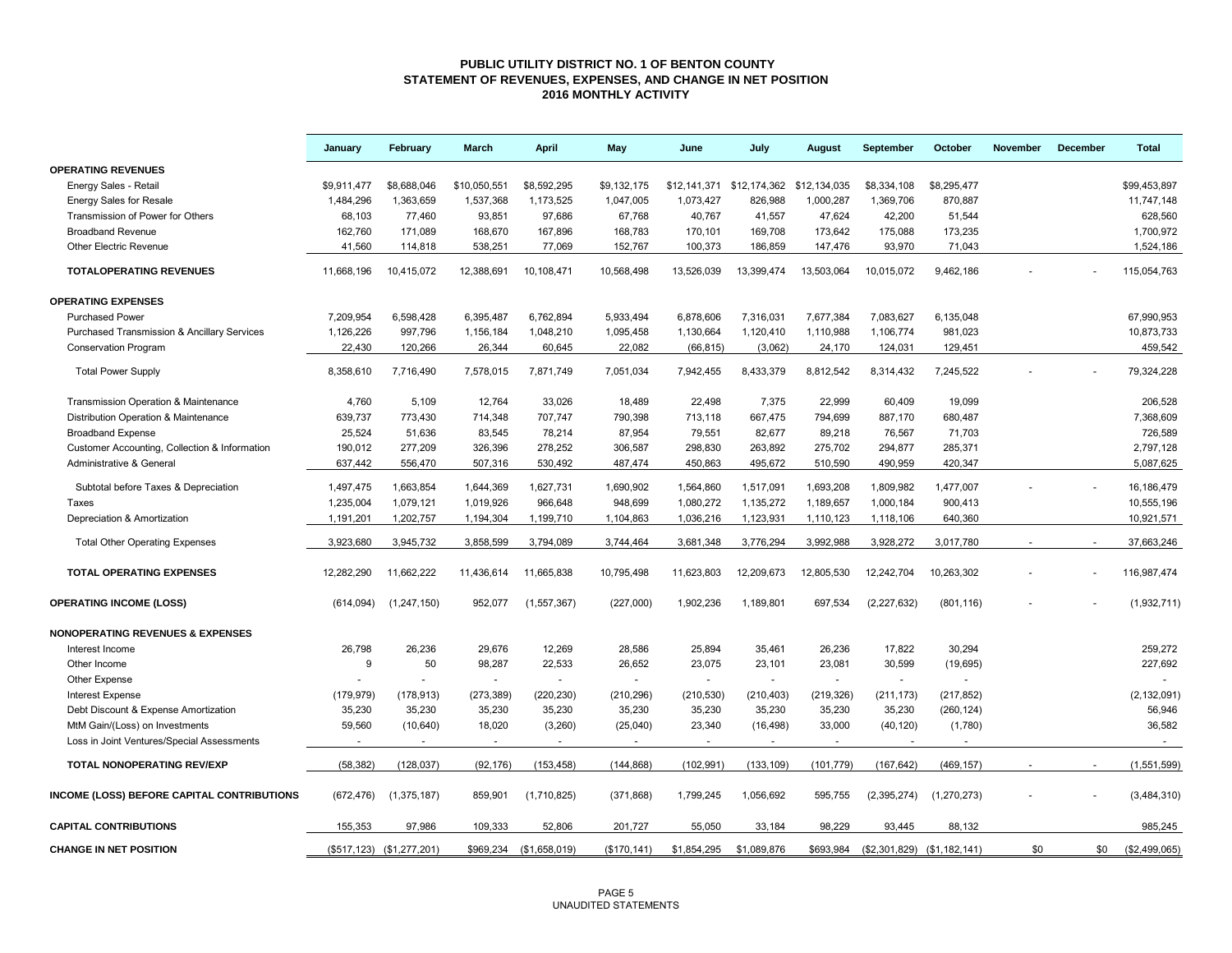#### **PUBLIC UTILITY DISTRICT NO. 1 OF BENTON COUNTY COMPARATIVE STATEMENT OF NET POSITION ASSETS AND DEFERRED OUTFLOWS OF RESOURCES**

|                                                           |                          |               | Increase/(Decrease) |         |  |
|-----------------------------------------------------------|--------------------------|---------------|---------------------|---------|--|
| <b>ASSETS</b>                                             | 10/31/2016               | 10/31/2015    | <b>Amount</b>       | Percent |  |
|                                                           |                          |               |                     |         |  |
| <b>CURRENT ASSETS</b>                                     |                          |               |                     |         |  |
| Cash & Cash Equivalents                                   |                          |               |                     |         |  |
| Unrestricted Cash & Cash Equivalents & Investments        | \$35,993,604             | \$30,099,857  | \$5,893,747         |         |  |
| <b>Restricted Construction Account</b>                    | 3,122,665                |               | 3,122,665           |         |  |
| Designated Debt Service Reserve Fund                      | 3,032,152                | 3,056,020     | (23, 868)           |         |  |
| Designated Power Market Voltly                            | 3,300,000                | 4,300,000     | (1,000,000)         |         |  |
| Designated Special Capital Rsv                            | 13,740,418               | 6,700,000     | 7,040,418           |         |  |
| <b>Designated Customer Deposits</b>                       | 1,400,000                | 1,400,000     | $\omega$            |         |  |
| Accounts Receivable, net                                  | 6,140,337                | 8,239,690     | (2,099,354)         |         |  |
| <b>BPA Prepay Receivable</b>                              | 600,000                  | 600,000       |                     |         |  |
| <b>Accrued Interest Receivable</b>                        | 29,836                   | 52,650        | (22, 814)           |         |  |
| Wholesale Power Receivable                                | 699,360                  | 707,096       | (7, 736)            |         |  |
| <b>Accrued Unbilled Revenue</b>                           | 2,500,000                | 2,300,000     | 200,000             |         |  |
| <b>Inventory Materials &amp; Supplies</b>                 | 5,795,252                | 5,173,061     | 622,191             |         |  |
| Prepaid Expenses & Option Premiums                        | 235,309                  | 315,377       | (80,068)            |         |  |
| <b>Total Current Assets</b>                               | 76,588,933               | 62,943,751    | 13,645,182          | 22%     |  |
| <b>NONCURRENT ASSETS</b>                                  |                          |               |                     |         |  |
| Restricted Bond Reserve Fund                              | 1,107,865                | 1,083,997     | 23,868              |         |  |
| <b>Other Receivables</b>                                  | 96.714                   | 95,161        | 1,553               |         |  |
| Unamortized Debt Expense                                  |                          |               |                     |         |  |
| <b>Preliminary Surveys</b>                                | 65.006                   | 439,315       | (374, 309)          |         |  |
| <b>BPA Prepay Receivable</b>                              | 6,550,000                | 7,150,000     | (600,000)           |         |  |
| Deferred Purchased Power Costs                            | 7,248,343                | 8,579,036     | (1,330,694)         |         |  |
|                                                           | 15,067,927               | 17,274,404    | (1,606,476)         | -13%    |  |
| <b>Utility Plant</b>                                      |                          |               |                     |         |  |
|                                                           |                          |               |                     |         |  |
| Land and Intangible Plant                                 | 3,471,974<br>302,217,191 | 3,410,905     | 61,069              |         |  |
| <b>Electric Plant in Service</b>                          |                          | 292,274,484   | 9,942,707           |         |  |
| Construction Work in Progress                             | 5,311,501                | 3,269,593     | 2,041,908           |         |  |
| <b>Accumulated Depreciation</b>                           | (189, 371, 855)          | (179,000,684) | (10, 371, 172)      |         |  |
| <b>Net Utility Plant</b>                                  | 121,628,810              | 119,954,298   | 1,674,512           | 1%      |  |
| <b>Total Noncurrent Assets</b>                            | 136,696,738              | 137,228,702   | (531, 964)          | 0%      |  |
| <b>Total Assets</b>                                       | 213,285,671              | 200, 172, 453 | 13,113,217          | 7%      |  |
| <b>DEFERRED OUTFLOWS OF RESOURCES</b>                     |                          |               |                     |         |  |
| Unamortized Loss on Defeased Debt                         | 10,047                   | 88,901        | (78, 854)           |         |  |
| <b>Accumulated Pension Deferred Outlflows</b>             | 1,319,722                | 608,285       | 711,437             |         |  |
| Accumulated Decrease in Fair Value of Hedging Derivatives | 605,695                  | 2,113,956     | (1,508,262)         |         |  |
| <b>Total Deferred Outflows of Resources</b>               | 1,935,464                | 2,811,142     | (875, 679)          |         |  |
|                                                           |                          |               |                     |         |  |
| TOTAL ASSETS & DEFERRED OUTFLOWS OF RESOURCES             | \$215,221,135            | \$202,983,596 | \$12,237,539        | 6%      |  |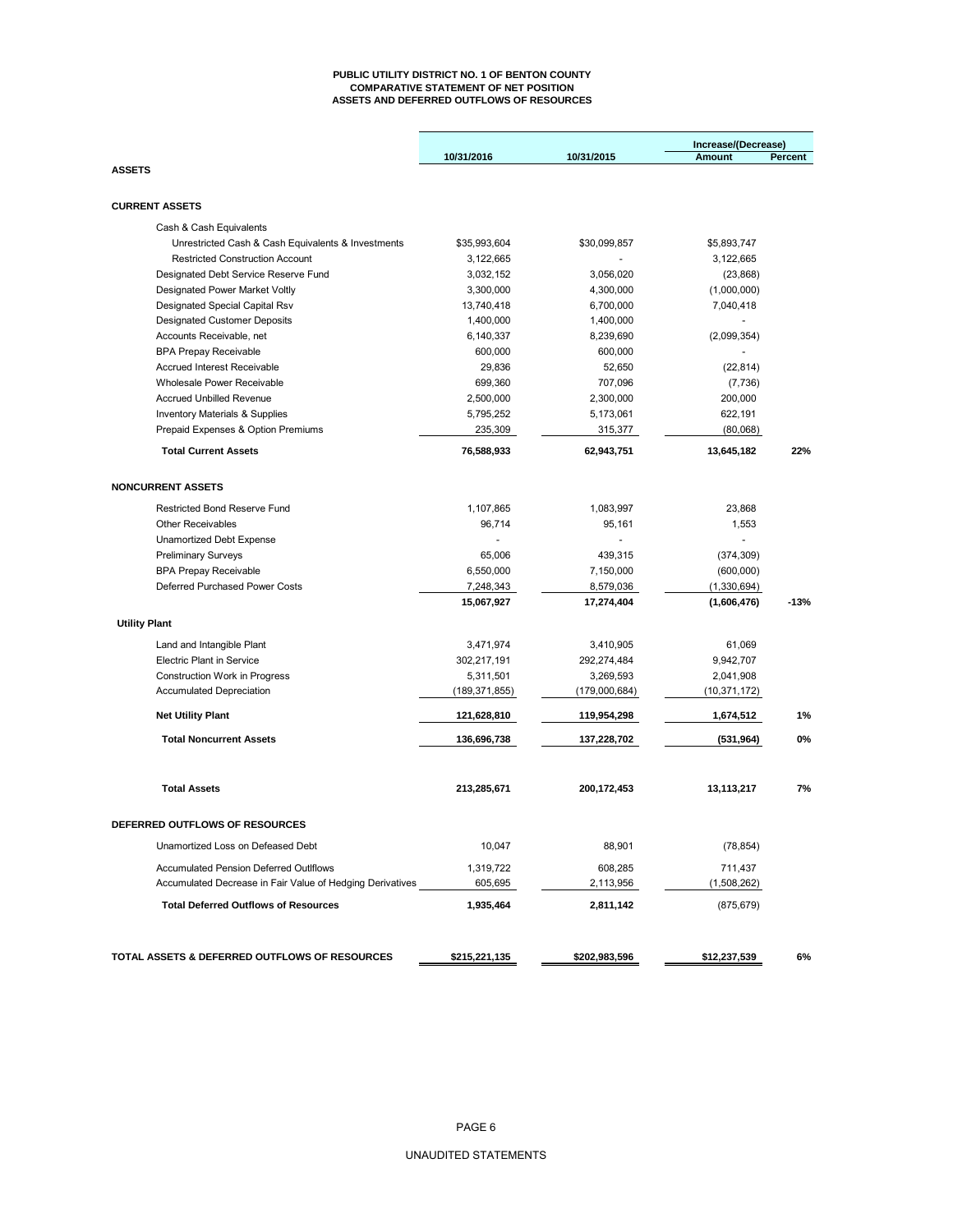#### **PUBLIC UTILITY DISTRICT NO. 1 OF BENTON COUNTY COMPARATIVE STATEMENT OF NET POSITION LIABILITIES AND DEFERRED INFLOWS OF RESOURCES**

|                                                                        |                         |                         | Increase/(Decrease)    |         |
|------------------------------------------------------------------------|-------------------------|-------------------------|------------------------|---------|
| <b>LIABILITIES</b>                                                     | 10/31/2016              | 10/31/2015              | Amount                 | Percent |
|                                                                        |                         |                         |                        |         |
| <b>CURRENT LIABILITIES</b>                                             |                         |                         |                        |         |
| <b>Warrants Outstanding</b>                                            | \$91,024                | \$136,045               | (\$45,021)             |         |
| <b>Accounts Payable</b>                                                | 7,829,392               | 7,676,976               | 152,416                |         |
| <b>Customer Deposits</b>                                               | 1,462,661               | 1,420,447               | 42,215                 |         |
| <b>Accrued Taxes Payable</b>                                           | 2,807,887               | 2,753,591               | 54,296                 |         |
| Other Current & Accrued Liabilities                                    | 1,415,141               | 1,372,811               | 42,329                 |         |
| <b>Accrued Interest Payable</b>                                        | 1,236,744               |                         | 1,236,744              |         |
| Revenue Bonds, Current Portion                                         | 2,920,000               | 3,035,000               | (115,000)              |         |
| <b>Total Current Liabilities</b>                                       | 17,762,848              | 16,394,870              | 1,367,979              | 8%      |
| <b>NONCURRENT LIABILITIES</b>                                          |                         |                         |                        |         |
| 2005 Bond Issue                                                        |                         | (1, 140, 000)           | 1,140,000              |         |
| 2010 Bond Issue                                                        | 17,345,000              | 17,345,000              |                        |         |
| 2011 Bond Issue                                                        | 20,135,000              | 30,495,000              | (10, 360, 000)         |         |
| 2016 Bond Issue                                                        | 22,470,000              |                         | 22,470,000             |         |
| Unamortized Premium & Discount                                         |                         | 3,175,942               |                        |         |
| Pension Liability                                                      | 4,934,077<br>11,212,267 | 9,214,032               | 1,758,135<br>1,998,235 |         |
| Deferred Revenue                                                       |                         |                         |                        |         |
|                                                                        | 508,797                 | 666,916                 | (158, 120)             |         |
| <b>BPA Prepay Incentive Credit</b><br><b>Other Liabilities</b>         | 1,921,665               | 2,082,921               | (161, 256)             |         |
|                                                                        | 2,514,498               | 3,908,483               | (1,393,986)            |         |
| <b>Total Noncurrent Liabilities</b>                                    | 81,041,303              | 65,748,295              | 15,293,008             | 23%     |
| <b>Total Liabilities</b>                                               | 98,804,151              | 82,143,164              | 16,660,987             | 20%     |
| DEFERRED INFLOWS OF RESOURCES                                          |                         |                         |                        |         |
| <b>Accumulated Pension Deferred Inflows</b>                            | 1,772,202               | 3,794,511               | (2,022,309)            |         |
|                                                                        |                         |                         |                        |         |
| Accumulated Increase in Fair Value of Hedging Derivatives              | 837,275                 | 1,589,569               | (752, 294)             |         |
| <b>Total Deferred Inflows of Resources</b>                             | 2,609,477               | 5,384,080               | (2,774,603)            | $-52%$  |
| <b>NET POSITION</b>                                                    |                         |                         |                        |         |
|                                                                        |                         |                         |                        |         |
| Net Investment in Capital Assets<br><b>Restricted for Debt Service</b> | 56,957,446<br>1,107,865 | 67,132,258<br>1,083,997 | (10, 174, 812)         |         |
| Unrestricted                                                           | 55,742,195              | 47,240,097              | 23,868<br>8,502,098    |         |
| <b>Total Net Position</b>                                              | 113,807,506             | 115,456,352             | (1,648,846)            | $-1%$   |
|                                                                        |                         |                         |                        |         |
| TOTAL NET POSITION, LIABILITIES AND                                    |                         |                         |                        |         |
| DEFERRED INFLOWS OF RESOURCES                                          | \$215,221,135           | \$202,983,596           | \$12,237,539           | 6%      |
|                                                                        |                         |                         |                        |         |
| <b>CURRENT RATIO:</b>                                                  | 4.31:1                  | 3.84:1                  |                        |         |
| (Current Assets / Current Liabilities)                                 |                         |                         |                        |         |
| <b>WORKING CAPITAL:</b>                                                | \$58,826,084            | \$46,548,882            | \$12,277,203           | 26%     |
|                                                                        |                         |                         |                        |         |

**(Current Assets less Current Liabilities)**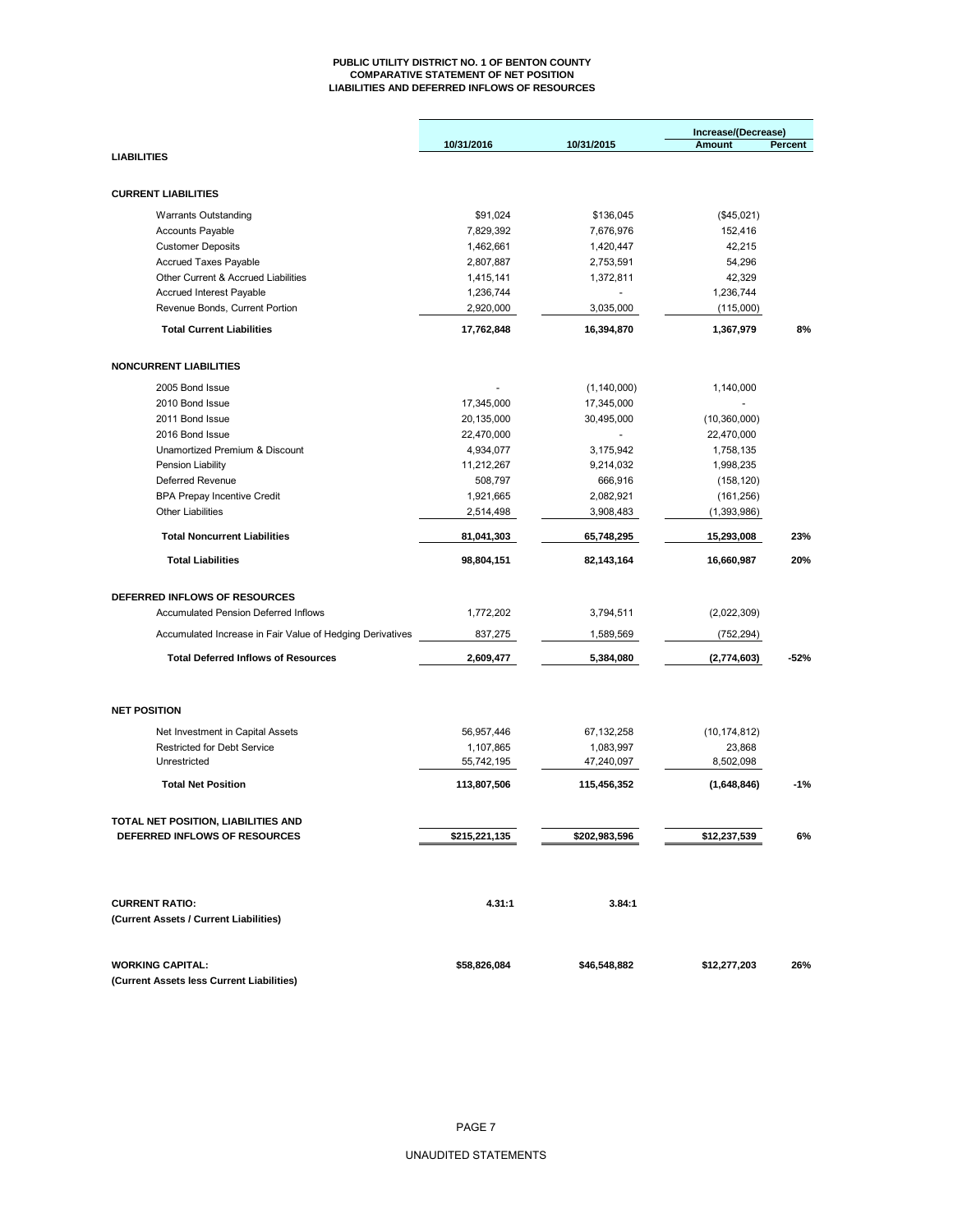#### **PUBLIC UTILITY DISTRICT NO. 1 OF BENTON COUNTY ENERGY STATISTICAL DATA CURRENT MONTH**

|                                                                               | 10/31/2016           |                      |                 | 10/31/2015           |              |
|-------------------------------------------------------------------------------|----------------------|----------------------|-----------------|----------------------|--------------|
|                                                                               |                      | <b>AMENDED</b>       | <b>PCT</b>      |                      | <b>PCT</b>   |
|                                                                               | <b>ACTUAL</b>        | <b>BUDGET</b>        | <b>VAR</b>      | <b>ACTUAL</b>        | <b>VAR</b>   |
| <b>ENERGY SALES RETAIL - REVENUE</b>                                          |                      |                      |                 |                      |              |
| Residential                                                                   | \$3,461,491          | \$3,495,682          | $-1%$           | \$3,219,905          | 8%           |
| <b>Small General Service</b>                                                  | 670,778              | 662,159              | 1%              | 630,212              | 6%           |
| <b>Medium General Service</b>                                                 | 1,128,274            | 1,094,999            | 3%              | 1,103,168            | 2%           |
| Large General Service<br>Large Industrial                                     | 1,345,004<br>300,828 | 1,368,769<br>310,829 | $-2%$<br>$-3%$  | 1,291,609<br>270,657 | 4%<br>11%    |
| Small Irrigation                                                              | 81,001               | 88,413               | $-8%$           | 97,899               | $-17%$       |
| Large Irrigation                                                              | 860,020              | 1,297,858            | $-34%$          | 1,202,388            | $-28%$       |
| <b>Street Lights</b>                                                          | 17,477               | 17,380               | 1%              | 7,280                | 140%         |
| <b>Security Lights</b>                                                        | 22,615               | 23,920               | $-5%$           | 21.627               | 5%           |
| <b>Unmetered Accounts</b>                                                     | 11,845               | 16,543               | $-28%$          | 15,447               | $-23%$       |
| <b>Billed Revenues Before Taxes</b>                                           | \$7,899,332          | \$8,376,552          | -6%             | \$7,860,193          | 0%           |
| <b>City Occupation Taxes</b>                                                  | 411,145              | 414,445              | $-1%$           | 380,717              | 8%           |
| Bad Debt Expense (reduced from 0.2% to 0.18% of retail sales in January 2015) | (15,000)             | (13, 341)            | 12%             | (15,000)             | 0%           |
| <b>Unbilled Revenue</b>                                                       |                      |                      | n/a             | (200,000)            | n/a          |
| <b>TOTAL SALES - REVENUE</b>                                                  | \$8,295,477          | \$8,777,656          | -5%             | \$8,025,910          | 3%           |
|                                                                               |                      |                      |                 |                      |              |
| <b>ENERGY SALES RETAIL - kWh</b>                                              |                      |                      |                 |                      |              |
| Residential                                                                   | 38,810,551           | 39,475,171           | $-2%$           | 37,850,154           | 3%           |
| <b>Small General Service</b>                                                  | 9,285,276            | 9,158,251            | 1%              | 9,065,197            | 2%           |
| <b>Medium General Service</b>                                                 | 15,538,491           | 14,982,378           | 4%              | 15,576,154           | 0%           |
| Large General Service                                                         | 21,179,801           | 20,920,282           | 1%              | 20,558,020           | 3%           |
| Large Industrial                                                              | 5,998,320            | 6,227,336            | $-4%$           | 5,598,540            | 7%           |
| Small Irrigation                                                              | 889,198              | 956,360              | $-7%$           | 1,172,302            | $-24%$       |
| Large Irrigation                                                              | 14,740,237           | 26,249,407           | $-44%$          | 24,467,386           | $-40%$       |
| <b>Street Lights</b>                                                          | 211,187              | 212,184              | 0%              | 225,024              | $-6%$        |
| <b>Security Lights</b>                                                        | 101,194              | 112,546              | $-10%$          | 113,359              | $-11%$       |
| <b>Unmetered Accounts</b>                                                     | 254,365              | 249,121              | 2%              | 255,749              | $-1%$        |
| <b>TOTAL kWh BILLED</b>                                                       | 107,008,620          | 118,543,036          | -10%            | 114,881,885          | -7%          |
|                                                                               |                      |                      |                 |                      |              |
| <b>NET POWER COST</b>                                                         |                      |                      |                 |                      |              |
| <b>BPA Power Costs</b>                                                        |                      |                      |                 |                      |              |
| Slice                                                                         | \$2,592,748          | \$2,837,683          | $-9%$           | \$2,515,658          | 3%           |
| <b>Block</b>                                                                  | 2,101,954            | 2,095,273            | 0%              | 2,090,155            | 1%           |
| Subtotal                                                                      | 4,694,702            | 4,932,956            | $-5%$           | 4,605,813            | 2%           |
| <b>Other Power Purchases</b>                                                  | 639,715              | 1,158,483            | $-45%$          | 568,897              | 12%          |
| Frederickson                                                                  | 800,632              | 1,521,180            | $-47%$          | 1,508,173            | $-47%$       |
| Transmission                                                                  | 690,046              | 761,259              | $-9%$           | 761,543              | $-9%$        |
| Ancillary                                                                     | 290,977              | 322,529              | $-10%$          | 294,577              | $-1%$<br>15% |
| <b>Conservation Program</b><br><b>Gross Power Costs</b>                       | 129,451<br>7,245,522 | 5,289<br>8,701,697   | >200%<br>$-17%$ | 112,450<br>7,851,657 | $-8%$        |
| Less Sales for Resale-Energy                                                  | (819, 753)           | (2,056,788)          | $-60%$          | (1,321,935)          | $-38%$       |
| Less Sales for Resale-Gas                                                     | (51, 135)            |                      | n/a             | (7,750)              | >200%        |
| Less Transmission of Power for Others                                         | (51, 544)            | (57, 202)            | $-10%$          | (53, 795)            | $-4%$        |
| <b>NET POWER COSTS</b>                                                        | \$6,323,091          | \$6,587,706          | -4%             | \$6,468,177          | $-2%$        |
|                                                                               |                      |                      |                 |                      |              |
| <b>NET POWER - kWh</b>                                                        |                      |                      |                 |                      |              |
| <b>BPA Power Costs</b>                                                        |                      |                      |                 |                      |              |
| Slice                                                                         | 69,453,000           | 73,196,021           | $-5%$           | 63,055,000           | 10%          |
| Block                                                                         | 59,593,000           | 59,591,921           | 0%              | 58,958,000           | 1%           |
| Subtotal                                                                      | 129,046,000          | 132,787,942          | $-3%$           | 122,013,000          | 6%           |
| <b>Other Power Purchases</b>                                                  | 12,107,000           | 4,900,034            | 147%            | 14,246,000           | $-15%$       |
| Frederickson                                                                  |                      | 37,200,000           | n/a             | 36,689,000           | n/a          |
| Gross Power kWh                                                               | 141,153,000          | 174,887,976          | $-19%$          | 172,948,000          | $-18%$       |
| Less Sales for Resale                                                         | (28, 138, 000)       | (38, 964, 487)       | $-28%$          | (51, 325, 000)       | -45%         |
| Less Transmission Losses/Imbalance                                            | (1,323,000)          | (2,446,941)          | $-46%$          | (2, 213, 000)        | -40%         |
| <b>NET POWER - kWh</b>                                                        | 111,692,000          | 133,476,548          | -16%            | 119,410,000          | -6%          |
|                                                                               |                      |                      |                 |                      |              |
| <b>COST PER MWh: (dollars)</b>                                                |                      |                      |                 |                      |              |
| Gross Power Cost (average)                                                    | \$51.33              | \$49.76              | 3%              | \$45.40              | 13%          |
| Net Power Cost                                                                | \$56.61              | \$49.35              | 15%             | \$54.17              | 5%           |
| <b>BPA Power Cost</b>                                                         | \$36.38              | \$37.15              | $-2%$           | \$37.75              | $-4%$        |
| Sales for Resale                                                              | \$29.13              | \$21.89              | 33%             | \$25.76              | 13%          |
|                                                                               |                      |                      |                 |                      |              |
| <b>ACTIVE SERVICE AGREEMENTS:</b>                                             |                      |                      |                 |                      |              |
| Residential                                                                   | 43,393               |                      |                 | 42,590               | 2%           |
| <b>Small General Service</b>                                                  | 4,942                |                      |                 | 4,866                | 2%           |
| <b>Medium General Service</b>                                                 | 771                  |                      |                 | 760                  | 1%           |
| Large General Service                                                         | 159                  |                      |                 | 152                  | 5%           |
| Large Industrial                                                              | 5                    |                      |                 | 2                    | 233%         |
| Small Irrigation                                                              | 559                  |                      |                 | 559                  | 0%           |
| Large Irrigation<br><b>Street Lights</b>                                      | 234<br>9             |                      |                 | 234<br>9             | 0%<br>0%     |
| <b>Security Lights</b>                                                        | 1,474                |                      |                 | 1,479                | 0%           |
| <b>Unmetered Accounts</b>                                                     | 366                  |                      |                 | 363                  | 1%           |
| <b>TOTAL</b>                                                                  | 51,912               |                      |                 | 51,014               | 2%           |
|                                                                               |                      |                      |                 |                      |              |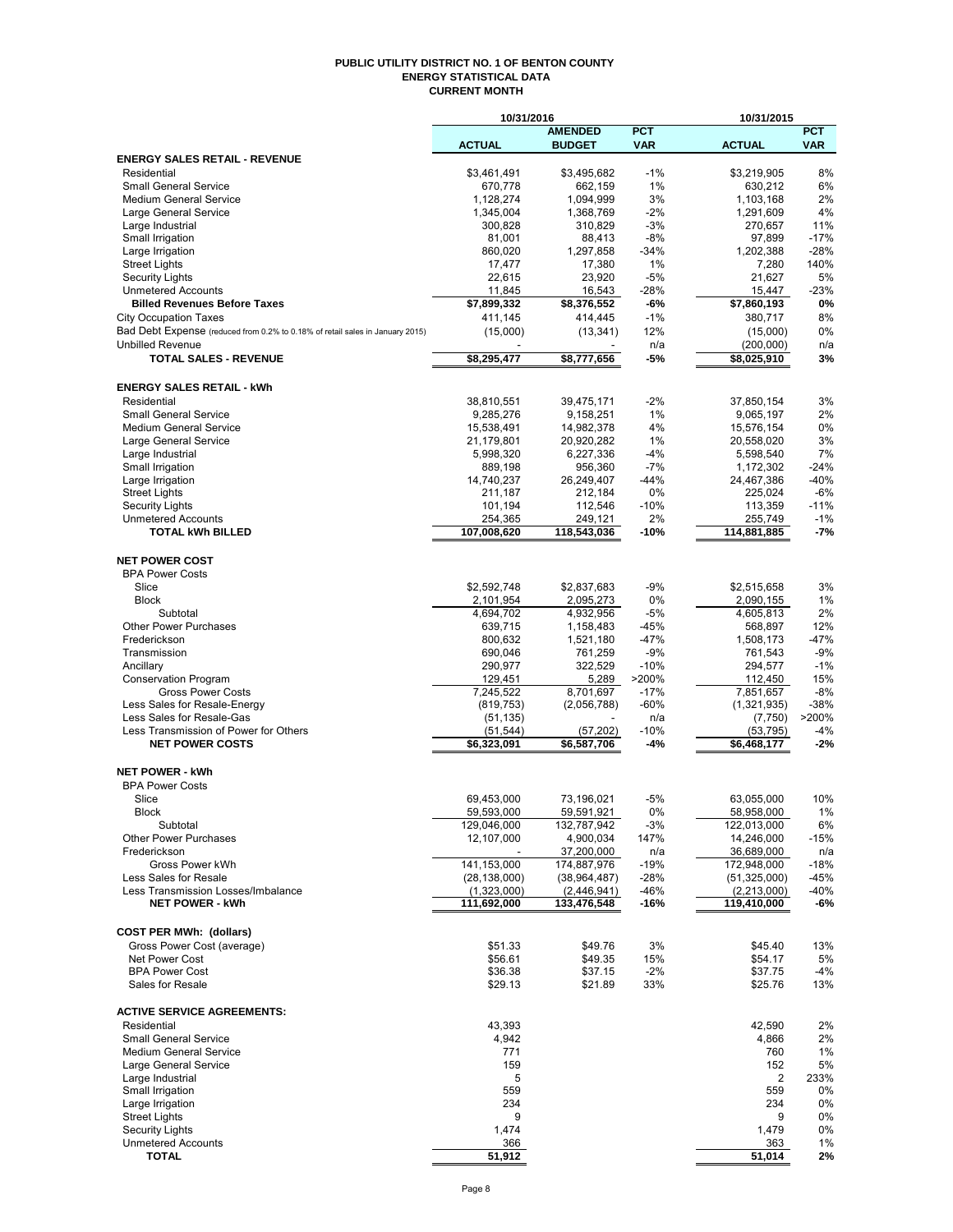#### **PUBLIC UTILITY DISTRICT NO. 1 OF BENTON COUNTY ENERGY STATISTICAL DATA YEAR TO DATE**

|                                                                                                               | 10/31/2016                      |                                 |                 | 10/31/2015                        |                 |
|---------------------------------------------------------------------------------------------------------------|---------------------------------|---------------------------------|-----------------|-----------------------------------|-----------------|
|                                                                                                               |                                 | <b>AMENDED</b>                  | <b>PCT</b>      |                                   | <b>PCT</b>      |
| <b>ENERGY SALES RETAIL - REVENUE</b>                                                                          | <b>ACTUAL</b>                   | <b>BUDGET</b>                   | <b>VAR</b>      | <b>ACTUAL</b>                     | <b>VAR</b>      |
| Residential                                                                                                   | \$43,560,434                    | \$44,032,891                    | $-1%$           | \$41,767,977                      | 4%              |
| <b>Small General Service</b>                                                                                  | 7,098,737                       | 7,161,364                       | $-1%$           | 6,935,088                         | 2%              |
| <b>Medium General Service</b>                                                                                 | 9,925,591                       | 10,003,032                      | $-1%$           | 9,930,857                         | 0%              |
| Large General Service                                                                                         | 11,074,973                      | 11,226,840                      | $-1%$           | 11,124,111                        | 0%              |
| Large Industrial<br>Small Irrigation                                                                          | 2,674,012<br>986,943            | 2,676,475<br>995,259            | 0%<br>$-1%$     | 2,515,789<br>990,033              | 6%<br>0%        |
| Large Irrigation                                                                                              | 21,216,871                      | 22,414,892                      | $-5%$           | 21,054,816                        | 1%              |
| <b>Street Lights</b>                                                                                          | 171,439                         | 173,097                         | $-1%$           | 162,397                           | 6%              |
| <b>Security Lights</b>                                                                                        | 215,862                         | 221,725                         | $-3%$           | 205.093                           | 5%              |
| <b>Unmetered Accounts</b>                                                                                     | 152,411                         | 158,132                         | $-4%$           | 143,403                           | 6%              |
| <b>Billed Revenues Before Taxes</b>                                                                           | \$97,077,273                    | \$99,063,707                    | $-2%$           | \$94,829,563                      | 2%              |
| <b>City Occupation Taxes</b><br>Bad Debt Expense (reduced from 0.2% to 0.18% of retail sales in January 2015) | 4,460,154                       | 4,511,163<br>(206, 661)         | $-1%$<br>$-11%$ | 4,361,218                         | 2%<br>$-1%$     |
| <b>Unbilled Revenue</b>                                                                                       | (183, 530)<br>(1,900,000)       | (1,900,000)                     | 0%              | (185,000)<br>(1,500,000)          | 27%             |
| <b>TOTAL SALES - REVENUE</b>                                                                                  | \$99,453,897                    | \$101,468,209                   | -2%             | \$97,505,781                      | 2%              |
|                                                                                                               |                                 |                                 |                 |                                   |                 |
| <b>ENERGY SALES RETAIL - kWh</b>                                                                              |                                 |                                 |                 |                                   |                 |
| Residential                                                                                                   | 540,136,887                     | 547,652,945                     | $-1%$           | 543,033,090                       | $-1%$           |
| <b>Small General Service</b>                                                                                  | 102,408,842                     | 103,426,035                     | $-1%$           | 102,262,135                       | 0%              |
| <b>Medium General Service</b>                                                                                 | 150,377,724                     | 150,890,946                     | 0%              | 152,664,354                       | $-1%$           |
| Large General Service                                                                                         | 185,457,966                     | 187,448,278<br>54,520,451       | $-1%$<br>$-1%$  | 189,668,069                       | $-2%$<br>$-3%$  |
| Large Industrial<br>Small Irrigation                                                                          | 54,212,041<br>15,597,284        | 16,169,018                      | $-4%$           | 55,800,260<br>16,421,818          | $-5%$           |
| Large Irrigation                                                                                              | 417,327,753                     | 456,978,023                     | $-9%$           | 448,148,228                       | $-7%$           |
| <b>Street Lights</b>                                                                                          | 2,166,444                       | 2,195,362                       | $-1%$           | 2,253,600                         | $-4%$           |
| <b>Security Lights</b>                                                                                        | 1,061,046                       | 1,111,983                       | $-5%$           | 1,137,341                         | $-7%$           |
| <b>Unmetered Accounts</b>                                                                                     | 2,574,250                       | 2,539,293                       | 1%              | 2,508,518                         | 3%              |
| <b>TOTAL kWh BILLED</b>                                                                                       | 1,471,320,237                   | 1,522,932,334                   | -3%             | 1,513,897,413                     | -3%             |
|                                                                                                               |                                 |                                 |                 |                                   |                 |
| <b>NET POWER COST</b>                                                                                         |                                 |                                 |                 |                                   |                 |
| <b>BPA Power Costs</b><br>Slice                                                                               | \$28,275,516                    | \$28,511,742                    | $-1%$           | \$25,554,642                      | 11%             |
| <b>Block</b>                                                                                                  | 21,015,128                      | 21,008,555                      | 0%              | 20,230,381                        | 4%              |
| Subtotal                                                                                                      | 49,290,644                      | 49,520,297                      | 0%              | 45,785,023                        | 8%              |
| <b>Other Power Purchases</b>                                                                                  | 7,539,751                       | 9,745,913                       | $-23%$          | 11,590,467                        | $-35%$          |
| Frederickson                                                                                                  | 11,160,556                      | 10,316,466                      | 8%              | 11,922,421                        | $-6%$           |
| Transmission                                                                                                  | 7,580,409                       | 7,618,111                       | 0%              | 7,449,924                         | 2%              |
| Ancillary                                                                                                     | 3,286,189                       | 3,383,133                       | $-3%$           | 3,271,792                         | 0%              |
| <b>Conservation Program</b><br><b>Gross Power Costs</b>                                                       | 459,542<br>79,317,091           | 201,443<br>80,785,363           | 128%<br>$-2%$   | 727,654<br>80,747,485             | $-37%$<br>$-2%$ |
| Less Sales for Resale-Energy                                                                                  | (11,004,531)                    | (13, 386, 774)                  | -18%            | (14, 455, 660)                    | $-24%$          |
| Less Sales for Resale-Gas                                                                                     | (742, 618)                      |                                 | n/a             | (112, 865)                        | >200%           |
| Less Transmission of Power for Others                                                                         | (628, 558)                      | (674,441)                       | $-7%$           | (515, 817)                        | 22%             |
| <b>NET POWER COSTS</b>                                                                                        | \$66,941,385                    | \$66,724,148                    | 0%              | \$65,663,144                      | 2%              |
|                                                                                                               |                                 |                                 |                 |                                   |                 |
| <b>NET POWER - kWh</b><br><b>BPA Power Costs</b>                                                              |                                 |                                 |                 |                                   |                 |
| Slice                                                                                                         | 880,448,000                     | 792,361,001                     | 11%             | 832,916,000                       | 6%              |
| <b>Block</b>                                                                                                  | 771,624,000                     | 771,621,362                     | 0%              | 788,169,000                       | $-2%$           |
| Subtotal                                                                                                      | 1,652,072,000                   | 1,563,982,363                   | 6%              | 1,621,085,000                     | 2%              |
| <b>Other Power Purchases</b>                                                                                  | 185,321,000                     | 126,442,998                     | 47%             | 304,956,000                       | -39%            |
| Frederickson                                                                                                  | 156,949,000                     | 184,800,000                     | -15%            | 203,294,000                       | -23%            |
| Gross Power kWh<br>Less Sales for Resale                                                                      | 1,994,342,000                   | 1,875,225,361                   | 6%<br>59%       | 2,129,335,000                     | -6%<br>$-15%$   |
| Less Transmission Losses/Imbalance                                                                            | (479, 219, 000)<br>(23,753,000) | (301, 209, 471)<br>(21,991,098) | 8%              | (562, 928, 000)<br>(24, 707, 000) | $-4%$           |
| <b>NET POWER - kWh</b>                                                                                        | 1,491,370,000                   | 1,552,024,792                   | -4%             | 1,541,700,000                     | -3%             |
|                                                                                                               |                                 |                                 |                 |                                   |                 |
| <b>COST PER MWh: (dollars)</b>                                                                                |                                 |                                 |                 |                                   |                 |
| Gross Power Cost (average)                                                                                    | \$39.77                         | \$43.08                         | $-8%$           | \$37.92                           | 5%              |
| Net Power Cost                                                                                                | \$44.89                         | \$42.99                         | 4%              | \$42.59                           | 5%              |
| <b>BPA Power Cost</b><br>Sales for Resale                                                                     | \$29.84<br>\$22.96              | \$31.66<br>\$12.54              | -6%<br>83%      | \$28.24<br>\$25.68                | 6%<br>$-11%$    |
|                                                                                                               |                                 |                                 |                 |                                   |                 |
| <b>AVERAGE ACTIVE SERVICE AGREEMENTS:</b>                                                                     |                                 |                                 |                 |                                   |                 |
| Residential                                                                                                   | 43,084                          |                                 |                 | 42,312                            | 2%              |
| <b>Small General Service</b>                                                                                  | 4,908                           |                                 |                 | 4,818                             | 2%              |
| <b>Medium General Service</b>                                                                                 | 767                             |                                 |                 | 757                               | 1%              |
| Large General Service<br>Large Industrial                                                                     | 157<br>5                        |                                 |                 | 151<br>3                          | 4%<br>100%      |
| Small Irrigation                                                                                              | 558                             |                                 |                 | 560                               | 0%              |
| Large Irrigation                                                                                              | 233                             |                                 |                 | 231                               | 1%              |
| <b>Street Lights</b>                                                                                          | 9                               |                                 |                 | 9                                 | 0%              |
| <b>Security Lights</b>                                                                                        | 1,477                           |                                 |                 | 1,483                             | 0%              |
| <b>Unmetered Accounts</b>                                                                                     | 365                             |                                 |                 | 362                               | 1%              |
| <b>TOTAL</b>                                                                                                  | 51,562                          |                                 |                 | 50,685                            | 2%              |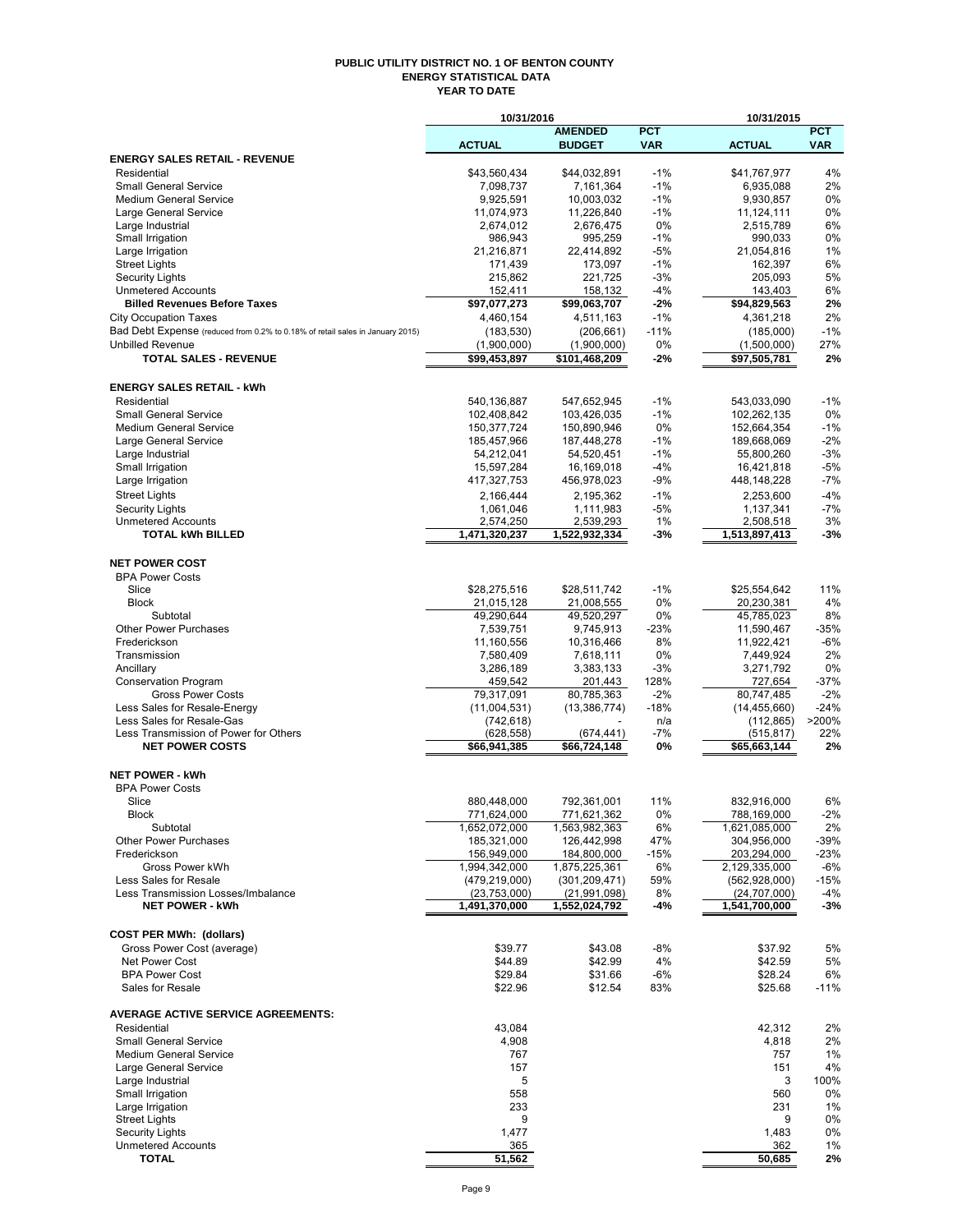#### **PUBLIC UTILITY DISTRICT NO. 1 OF BENTON COUNTY KWH SALES MONTHLY ACTIVITY**

|                               | January                  | February                 | March                    | April                    | May                      | June                     | July                     | August                   | September                | October                  | November                 | December                 | <b>Total</b>               |
|-------------------------------|--------------------------|--------------------------|--------------------------|--------------------------|--------------------------|--------------------------|--------------------------|--------------------------|--------------------------|--------------------------|--------------------------|--------------------------|----------------------------|
|                               |                          |                          |                          |                          |                          |                          |                          |                          |                          |                          |                          |                          |                            |
| Residential                   |                          |                          |                          |                          |                          |                          |                          |                          |                          |                          |                          |                          |                            |
| 2012<br>2013                  | 88,212,383<br>85,933,904 | 80,652,978<br>77,488,047 | 57,019,446<br>56,513,417 | 49,435,721<br>48,071,841 | 40,022,618<br>41,520,865 | 41,521,205<br>42,301,535 | 46,830,893<br>51,932,912 | 57,987,360<br>59,463,795 | 50,232,442<br>53,272,213 | 36,528,055<br>41,006,176 | 52,822,005<br>52,879,427 | 66,753,204<br>87,502,483 | 668,018,310<br>697,886,615 |
| 2014                          | 90,995,045               | 86,856,866               | 61,276,449               | 46,126,349               | 38,751,097               | 43,347,010               | 51,878,664               | 62,101,272               | 49,381,509               | 38,520,801               | 51,127,327               | 76,441,442               | 696,803,831                |
| 2015                          | 81,753,251               | 70,842,807               | 51,195,817               | 43,964,172               | 38,845,198               | 48,995,659               | 62,750,008               | 58,699,674               | 48,136,350               | 37,850,154               | 46,905,821               | 75,565,855               | 665,504,766                |
| 2016                          | 89,934,474               | 72,255,049               | 53,460,881               | 45,886,799               | 38,721,341               | 44,464,304               | 49,566,548               | 57,564,364               | 49,472,576               | 38,810,551               |                          |                          | 540,136,887                |
| <b>Small General Service</b>  |                          |                          |                          |                          |                          |                          |                          |                          |                          |                          |                          |                          |                            |
| 2012                          | 11,620,253               | 11,081,244               | 8,731,569                | 8,613,151                | 9,186,607                | 9,378,977                | 10,247,220               | 11,671,124               | 11,202,911               | 8,464,869                | 9,293,606                | 9,929,524                | 119,421,055                |
| 2013                          | 11,394,724               | 10,700,711               | 8,862,866                | 8,958,701                | 9,285,161                | 9,833,210                | 10,896,923               | 12,097,199               | 11,379,590               | 8,965,721                | 9,306,967                | 11,245,947               | 122,927,720                |
| 2014                          | 12,002,884               | 11,773,687               | 9,247,968                | 8,838,271                | 8,960,528                | 10,069,805               | 10,898,332               | 12,390,218               | 11,106,946               | 9,214,420                | 9,056,203                | 10,725,578               | 124,284,840                |
| 2015                          | 11,273,647               | 10,444,066               | 8,399,963                | 8,630,563                | 9,005,788                | 10,616,996               | 12,060,700               | 11,955,370               | 10,809,845               | 9,065,197                | 8,719,747                | 10,515,898               | 121,497,780                |
| 2016                          | 11,865,345               | 10,615,824               | 8,804,253                | 9,093,517                | 9,217,514                | 10,063,717               | 10,760,436               | 11,863,201               | 10,839,759               | 9,285,276                |                          |                          | 102,408,842                |
| <b>Medium General Service</b> |                          |                          |                          |                          |                          |                          |                          |                          |                          |                          |                          |                          |                            |
| 2012                          | 15,995,754               | 14,843,947               | 12,863,785               | 13,464,357               | 13,553,914               | 14,103,136               | 14,973,817               | 16,437,847               | 16,513,370               | 14,079,820               | 14,709,116               | 14,459,816               | 175,998,679                |
| 2013                          | 15,375,716               | 14,629,522               | 12,714,807               | 13,158,263               | 13,461,961               | 14,198,240               | 15,233,651               | 16,943,765               | 16,157,388               | 14,583,038               | 14,990,108               | 15,803,535               | 177,249,994                |
| 2014                          | 16,255,765               | 16,174,267               | 13,320,761               | 13,438,288               | 13,403,247               | 14,808,800               | 15,526,971               | 17,145,841               | 15,985,439               | 15,533,136               | 14,950,232               | 15,501,055               | 182,043,802                |
| 2015                          | 15,719,991               | 15,058,182               | 13,124,396               | 13,611,242               | 14,078,883               | 15,970,931               | 16,957,563               | 16,576,440               | 15,990,572               | 15,576,154               | 14,732,964               | 15,213,004               | 182,610,322                |
| 2016                          | 16,032,684               | 15,129,401               | 12,982,308               | 13,939,681               | 13,879,726               | 14,686,797               | 15,578,700               | 16,516,307               | 16,093,629               | 15,538,491               |                          |                          | 150,377,724                |
| <b>Large General Service</b>  |                          |                          |                          |                          |                          |                          |                          |                          |                          |                          |                          |                          |                            |
| 2012                          | 17,752,480               | 17,246,280               | 15,614,938               | 17,276,652               | 17,948,285               | 17,269,044               | 17,262,035               | 20,169,040               | 19,875,000               | 19,266,300               | 20,172,401               | 17,524,790               | 217,377,245                |
| 2013                          | 18,363,206               | 16,370,904               | 16,064,720               | 17,280,008               | 17,300,043               | 17,480,703               | 18,704,243               | 20,956,543               | 20,230,220               | 19,362,880               | 19,518,760               | 17,683,240               | 219,315,470                |
| 2014                          | 18,043,140               | 18,004,500               | 16,529,440               | 16,641,080               | 17,175,060               | 18,408,820               | 19,689,940               | 21,264,420               | 21,006,340               | 21,502,220               | 19,841,340               | 18,573,000               | 226,679,300                |
| 2015                          | 17,888,911               | 17,212,717               | 16,213,065               | 17,278,183               | 17,939,803               | 19,595,384               | 20,935,183               | 20,741,663               | 21,305,140               | 20,558,020               | 18,687,460               | 17,819,400               | 226,174,929                |
| 2016                          | 18,188,600               | 17,545,840               | 16,492,120               | 17,360,382               | 17,583,712               | 18,140,663               | 18,545,919               | 20,497,271               | 19,923,658               | 21,179,801               |                          |                          | 185,457,966                |
| Large Industrial              |                          |                          |                          |                          |                          |                          |                          |                          |                          |                          |                          |                          |                            |
| 2012                          | 6,484,220                | 5,701,260                | 6,243,370                | 6,036,840                | 5,596,185                | 5,463,635                | 5,815,140                | 6,333,690                | 4,362,805                | 6,313,930                | 6,307,555                | 5,916,535                | 70,575,165                 |
| 2013                          | 6,303,530                | 5,690,550                | 5,970,720                | 6,363,470                | 6,331,645                | 6,273,940                | 6,074,935                | 6,052,520                | 3,037,994                | 6,374,590                | 4,922,960                | 6,405,925                | 69,802,779                 |
| 2014                          | 6,203,055                | 5,695,020                | 6,141,110                | 5,917,690                | 6,227,320                | 6,005,800                | 6,111,425                | 6,258,875                | 5,080,145                | 6,181,005                | 6,125,825                | 5,922,215                | 71,869,485                 |
| 2015                          | 5,597,495                | 5,394,485                | 5,337,365                | 5,784,330                | 5,632,340                | 5,678,570                | 4,981,620                | 6,171,695                | 5,623,820                | 5,598,540                | 5,408,760                | 5,732,865                | 66,941,885                 |
| 2016                          | 5,743,306                | 5,306,745                | 5,715,980                | 5,547,175                | 4,192,375                | 5,666,470                | 5,704,840                | 5,908,980                | 4,427,850                | 5,998,320                |                          |                          | 54,212,041                 |
| <b>Small Irrigation</b>       |                          |                          |                          |                          |                          |                          |                          |                          |                          |                          |                          |                          |                            |
| 2012                          | 98                       | 8                        | 300,470                  | 947,657                  | 2,146,900                | 2,179,098                | 3,052,837                | 3,270,042                | 2,207,181                | 1,058,286                | 2,284                    | $\overline{7}$           | 15,164,868                 |
| 2013                          | 101                      | $\overline{a}$           | 480,748                  | 1,347,003                | 2,288,143                | 2,390,103                | 3,152,789                | 2,941,397                | 1,826,383                | 742,890                  | 41,696                   | 30                       | 15,211,283                 |
| 2014                          |                          |                          | 566,022                  | 1,370,794                | 2,487,573                | 2,926,545                | 3,475,842                | 2,988,591                | 2,248,398                | 1,145,157                | (52)                     | L,                       | 17,208,870                 |
| 2015                          |                          | 9                        | 648,290                  | 1,481,286                | 2,159,616                | 2,668,782                | 3,213,086                | 3,002,663                | 2,075,784                | 1,172,302                | 2,846                    | ÷                        | 16,424,664                 |
| 2016                          | 20                       | 181                      | 469,477                  | 1,607,439                | 2,203,347                | 2,637,887                | 2,835,670                | 2,948,608                | 2,005,457                | 889,198                  |                          |                          | 15,597,284                 |
| <b>Large Irrigation</b>       |                          |                          |                          |                          |                          |                          |                          |                          |                          |                          |                          |                          |                            |
| 2012                          | 527,285                  | 661,067                  | 6,815,749                | 22,601,004               | 63,674,660               | 58,919,819               | 83,415,022               | 75,956,400               | 37,124,484               | 18,674,352               | 1,931,662                | 271,944                  | 370,573,448                |
| 2013                          | 259,061                  | 415,476                  | 10,346,643               | 24,726,514               | 62,939,428               | 75,510,554               | 97,242,342               | 66,591,892               | 27,504,705               | 18,933,975               | 5,069,220                | (2, 131, 722)            | 387,408,088                |
| 2014                          | 247,328                  | 266,769                  | 11,959,400               | 40,053,677               | 68,929,139               | 94,789,557               | 102,773,871              | 67,085,339               | 38,117,908               | 27,773,132               | 3,179,515                | 258,931                  | 455,434,566                |
| 2015                          | 214,532                  | 210,554                  | 14,636,633               | 39,362,242               | 61,259,905               | 103,842,869              | 98,850,190               | 67,471,445               | 37,832,472               | 24,467,386               | 3,414,781                | 214,109                  | 451,777,118                |
| 2016                          | 221,312                  | 379,179                  | 9,247,984                | 45,291,455               | 66,290,382               | 88,901,499               | 88,434,390               | 70,085,659               | 33,735,656               | 14,740,237               |                          |                          | 417,327,753                |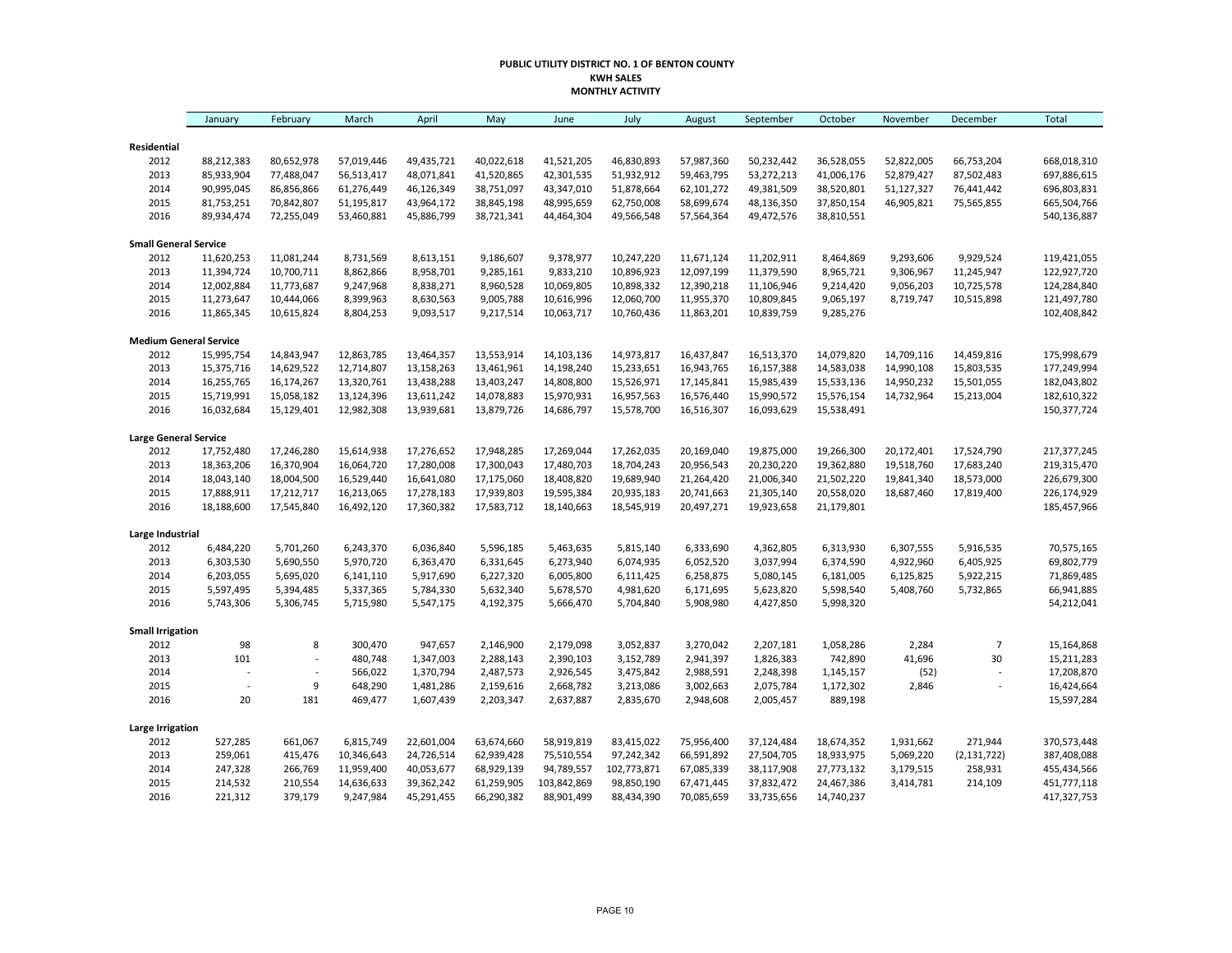#### **PUBLIC UTILITY DISTRICT NO. 1 OF BENTON COUNTY KWH SALES MONTHLY ACTIVITY**

|                        | January     | February    | March       | April       | May         | June        | July        | August      | September   | October     | November    | December    | Total         |
|------------------------|-------------|-------------|-------------|-------------|-------------|-------------|-------------|-------------|-------------|-------------|-------------|-------------|---------------|
|                        |             |             |             |             |             |             |             |             |             |             |             |             |               |
| <b>Street Lights</b>   |             |             |             |             |             |             |             |             |             |             |             |             |               |
| 2012                   | 432,872     | 432,872     | 398,337     | 356,249     | 346,935     | 339,628     | 339,628     | 327,569     | 309,982     | 300,873     | 285,170     | 266,257     | 4,136,372     |
| 2013                   | 229,267     | 229,267     | 229,161     | 229,161     | 229,161     | 229,161     | 229,161     | 229,209     | 229,209     | 229,245     | 229,395     | 229,425     | 2,750,822     |
| 2014                   | 229,425     | 229,425     | 229,515     | 229,515     | 225,070     | 224,939     | 225,064     | 225,640     | 225,514     | 225,514     | 225,298     | 225,586     | 2,720,505     |
| 2015                   | 225,624     | 225,624     | 225,624     | 225,672     | 225,672     | 225,672     | 224,880     | 224,880     | 224,928     | 225,024     | 225,024     | 225,024     | 2,703,648     |
| 2016                   | 225,024     | 224,878     | 224,878     | 224,494     | 211,235     | 211,187     | 211,187     | 211,187     | 211,187     | 211,187     |             |             | 2,166,444     |
| <b>Security Lights</b> |             |             |             |             |             |             |             |             |             |             |             |             |               |
| 2012                   | 90,387      | 90,459      | 90,387      | 90,423      | 90,135      | 90,099      | 90,135      | 90,135      | 90,135      | 90,873      | 90,765      | 89,811      | 1,083,744     |
| 2013                   | 104,964     | 104,964     | 105,351     | 105,258     | 105,222     | 105,163     | 105,163     | 104,948     | 104,561     | 104,346     | 103,807     | 103,678     | 1,257,425     |
| 2014                   | 103,678     | 103,678     | 103,420     | 103,377     | 103,334     | 103,248     | 103,476     | 114,623     | 114,494     | 114,494     | 114,444     | 114,430     | 1,296,696     |
| 2015                   | 114,451     | 114,408     | 114,073     | 113,696     | 113,531     | 113,488     | 113,488     | 113,445     | 113,402     | 113,359     | 113,359     | 113,309     | 1,364,009     |
| 2016                   | 113,273     | 113,196     | 113,239     | 113,180     | 101,382     | 101,425     | 101,382     | 101,409     | 101,366     | 101,194     |             |             | 1,061,046     |
| Unmetered              |             |             |             |             |             |             |             |             |             |             |             |             |               |
| 2012                   | 241,464     | 241,464     | 244,466     | 244,466     | 244,466     | 244,472     | 244,472     | 244,472     | 244,472     | 244,472     | 244,472     | 244,472     | 2,927,630     |
| 2013                   | 243,914     | 245,210     | 246,506     | 246,506     | 247,676     | 247,676     | 247,676     | 247,676     | 247,676     | 247,676     | 247,676     | 247,686     | 2,963,554     |
| 2014                   | 247,686     | 247,516     | 247,516     | 247,516     | 248,246     | 248,246     | 248,246     | 249,106     | 249,106     | 249,106     | 249,106     | 249,106     | 2,980,502     |
| 2015                   | 249,106     | 249,106     | 249,106     | 248,919     | 248,919     | 248,919     | 248,919     | 254,930     | 254,845     | 255,749     | 257,045     | 257,045     | 3,022,608     |
| 2016                   | 257,045     | 257,045     | 257,045     | 257,045     | 257,045     | 257,045     | 258,341     | 259,637     | 259,637     | 254,365     |             |             | 2,574,250     |
| Total                  |             |             |             |             |             |             |             |             |             |             |             |             |               |
| 2012                   | 141,357,196 | 130,951,579 | 108,322,517 | 119,066,520 | 152,810,705 | 149,509,113 | 182,271,199 | 192,487,679 | 142,162,782 | 105,021,830 | 105,859,036 | 115,456,360 | 1,645,276,516 |
| 2013                   | 138,208,387 | 125,874,651 | 111,534,939 | 120,486,725 | 153,709,305 | 168,570,285 | 203,819,795 | 185,628,944 | 133,989,939 | 110,550,537 | 107,310,016 | 137,090,227 | 1,696,773,750 |
| 2014                   | 144,328,006 | 139,351,728 | 119,621,601 | 132,966,557 | 156,510,614 | 190,932,770 | 210,931,831 | 189,823,925 | 143,515,799 | 120,458,985 | 104,869,238 | 128,011,343 | 1,781,322,397 |
| 2015                   | 133,037,008 | 119,751,958 | 110,144,332 | 130,700,305 | 149,509,655 | 207,957,270 | 220,335,637 | 185,212,205 | 142,367,158 | 114,881,885 | 98,467,807  | 125,656,509 | 1,738,021,729 |
| 2016                   | 142,581,083 | 121,827,338 | 107,768,165 | 139,321,167 | 152,658,059 | 185,130,994 | 191,997,413 | 185,956,623 | 137,070,775 | 107,008,620 |             |             | 1,471,320,237 |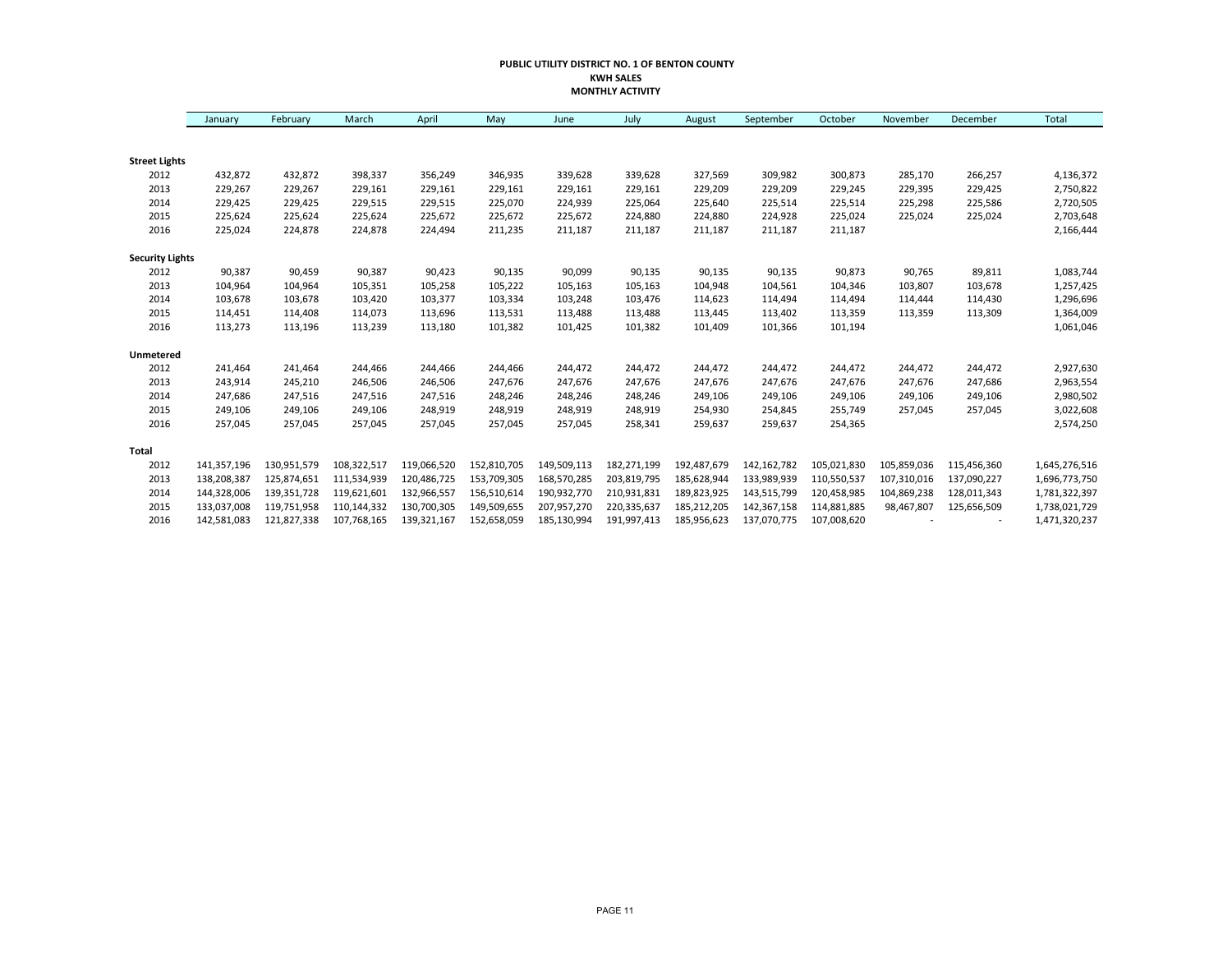## **PUBLIC UTILITY DISTRICT NO. 1 OF BENTON COUNTY CAPITAL ADDITIONS AND RETIREMENTS CURRENT MONTH**

|                                                             | <b>BALANCE</b>           |                                            |                          | <b>BALANCE</b>           |  |
|-------------------------------------------------------------|--------------------------|--------------------------------------------|--------------------------|--------------------------|--|
|                                                             | 9/30/2016                | <b>ADDITIONS</b>                           | <b>RETIREMENTS</b>       | 10/31/2016               |  |
| <b>INTANGIBLE PLANT:</b>                                    |                          |                                            |                          |                          |  |
| Organizations                                               | \$28,379                 | \$0                                        | \$0                      | \$28,379                 |  |
| Franchises & Consents                                       | 10,022                   |                                            |                          | 10,022                   |  |
| Miscellaneous & Intangible Plant                            | 29,078                   | $\overline{\phantom{a}}$                   | $\overline{\phantom{a}}$ | 29,078                   |  |
| <b>TOTAL</b>                                                | 67,480                   | $\blacksquare$                             |                          | 67,480                   |  |
| <b>GENERATION PLANT:</b>                                    |                          |                                            |                          |                          |  |
| Land & Land Rights                                          |                          |                                            |                          |                          |  |
| Structures & Improvements                                   | 1,141,911                |                                            |                          | 1,141,911                |  |
| <b>Fuel Holders &amp; Accessories</b>                       |                          |                                            |                          |                          |  |
| <b>Other Electric Generation</b>                            | 770,459                  |                                            |                          | 770,459                  |  |
| <b>Accessory Electric Equipment</b>                         |                          |                                            |                          |                          |  |
| Miscellaneous Power Plant Equipment<br><b>TOTAL</b>         | 1,912,370                | $\overline{\phantom{a}}$<br>$\blacksquare$ |                          | 1,912,370                |  |
|                                                             |                          |                                            |                          |                          |  |
| <b>TRANSMISSION PLANT:</b>                                  |                          |                                            |                          |                          |  |
| Land & Land Rights                                          | 156,400                  |                                            |                          | 156,400                  |  |
| Clearing Land & Right Of Ways                               | 25,544                   |                                            |                          | 25,544                   |  |
| <b>Transmission Station Equipment</b>                       | 832,047                  |                                            |                          | 832,047                  |  |
| <b>Towers &amp; Fixtures</b>                                | 256,175                  |                                            |                          | 256,175                  |  |
| Poles & Fixtures                                            | 3,976,615                |                                            |                          | 3,976,615                |  |
| Overhead Conductor & Devices<br><b>TOTAL</b>                | 3,021,163<br>8,267,944   |                                            |                          | 3,021,163<br>8,267,944   |  |
|                                                             |                          |                                            |                          |                          |  |
| <b>DISTRIBUTION PLANT:</b>                                  |                          |                                            |                          |                          |  |
| Land & Land Rights                                          | 1,700,724                | 2,478                                      |                          | 1,703,202                |  |
| Structures & Improvements                                   | 295,502                  |                                            |                          | 295,502                  |  |
| <b>Station Equipment</b>                                    | 39,391,094               |                                            |                          | 39,391,094               |  |
| Poles, Towers & Fixtures                                    | 19,151,858               | 16,176                                     | (20, 585)                | 19,147,449               |  |
| Overhead Conductor & Devices                                | 12,298,961               | 18,651                                     |                          | 12,317,612               |  |
| <b>Underground Conduit</b>                                  | 33,067,914               | 20,859                                     | (857)                    | 33,087,917               |  |
| Underground Conductor & Devices<br><b>Line Transformers</b> | 43,672,365<br>28,953,376 | 60,835<br>71,920                           | (27, 482)                | 43,705,718<br>29,025,297 |  |
| Services-Overhead                                           | 2,984,926                | 6,680                                      | (116, 827)               | 2,874,779                |  |
| Services-Underground                                        | 19,172,069               | 49,843                                     | (82, 333)                | 19,139,578               |  |
| Meters                                                      | 11,553,546               | 72,558                                     |                          | 11,626,104               |  |
| Security Lighting                                           | 871,924                  | 512                                        | (2,820)                  | 869,616                  |  |
| <b>Street Lighting</b>                                      | 760,005                  |                                            |                          | 760,005                  |  |
| <b>SCADA System</b>                                         | 2,283,127                |                                            |                          | 2,283,127                |  |
| <b>TOTAL</b>                                                | 216, 157, 390            | 320,513                                    | (250, 904)               | 216,226,999              |  |
| <b>GENERAL PLANT:</b>                                       |                          |                                            |                          |                          |  |
| Land & Land Rights                                          | 1,130,759                |                                            |                          | 1,130,759                |  |
| Structures & Improvements                                   | 18,377,525               | 6,424                                      |                          | 18,383,949               |  |
| Information Systems & Technology                            | 16,491,363               | 55,940                                     |                          | 16,547,303               |  |
| <b>Transportation Equipment</b>                             | 7,324,621                |                                            |                          | 7,324,621                |  |
| <b>Stores Equipment</b>                                     | 54,108                   |                                            |                          | 54,108                   |  |
| Tools, Shop & Garage Equipment                              | 461,913                  |                                            |                          | 461,913                  |  |
| Laboratory Equipment                                        | 489,135                  |                                            |                          | 489,135                  |  |
| <b>Communication Equipment</b>                              | 2,411,525                | 554                                        |                          | 2,412,079                |  |
| <b>Broadband Equipment</b><br>Miscellaneous Equipment       | 19,528,078               | 13,647                                     |                          | 19,541,725               |  |
| <b>Other Capitalized Costs</b>                              | 1,168,910<br>11,204,757  | 111,525                                    | (5,000)                  | 1,168,910<br>11,311,282  |  |
| <b>TOTAL</b>                                                | 78,642,694               | 188,089                                    | (5,000)                  | 78,825,784               |  |
|                                                             |                          |                                            |                          |                          |  |
| TOTAL ELECTRIC PLANT ACCOUNTS                               | 305,047,878              | 508,602                                    | (255, 904)               | 305,300,576              |  |
| <b>PLANT HELD FOR FUTURE USE</b>                            | 388,589                  |                                            |                          | 388,589                  |  |
| <b>CONSTRUCTION WORK IN PROGRESS</b>                        | 4,028,549                | 1,282,951                                  |                          | 5,311,501                |  |
| <b>TOTAL CAPITAL</b>                                        | \$309,465,016            | \$1,791,554                                | (\$255,904)              | \$311,000,666            |  |
|                                                             |                          |                                            |                          |                          |  |

**\$1,929,468 Amended Budget**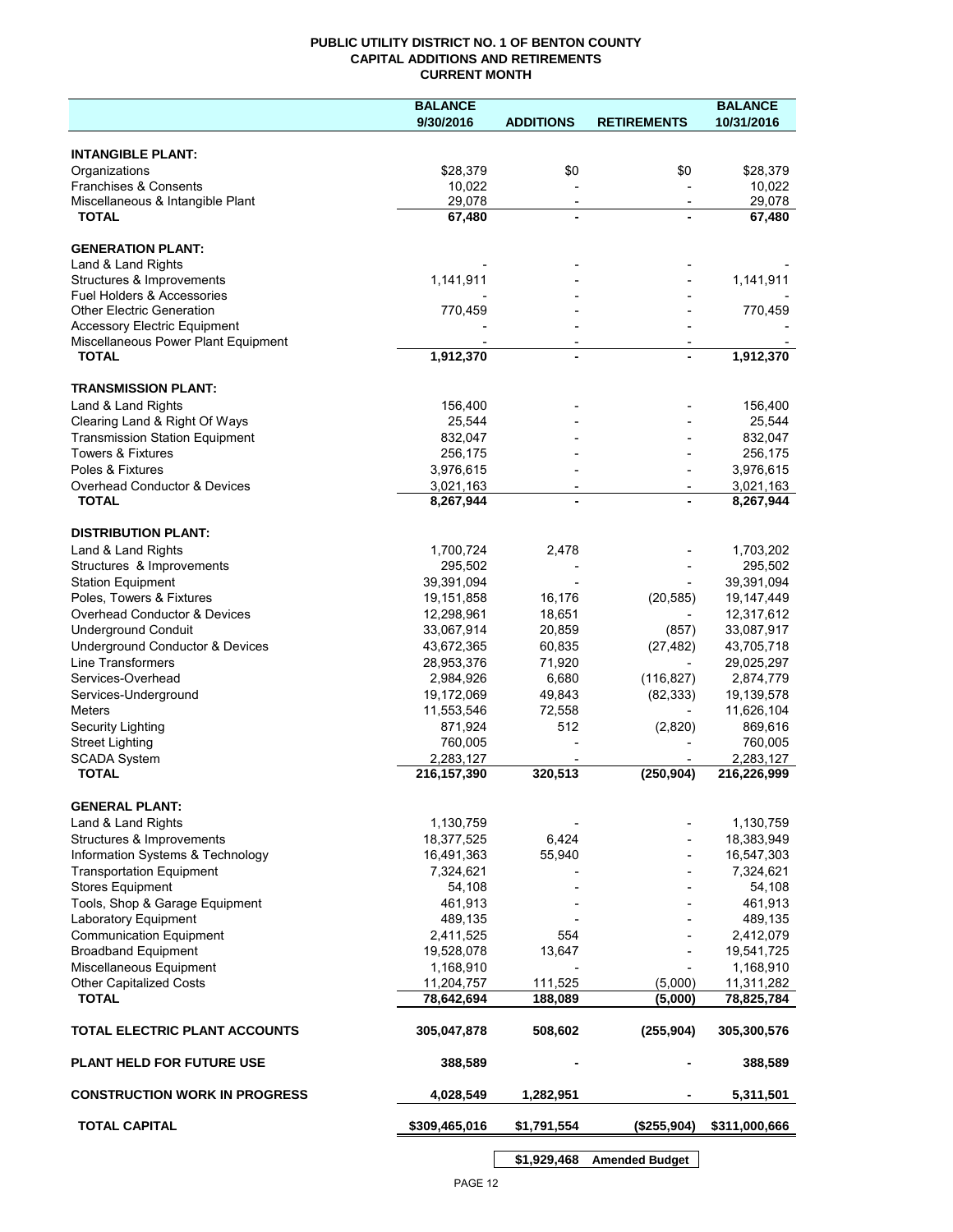# **PUBLIC UTILITY DISTRICT NO. 1 OF BENTON COUNTY CAPITAL ADDITIONS AND RETIREMENTS YEAR TO DATE**

|                                       | <b>BALANCE</b> |                          |                    | <b>BALANCE</b> |
|---------------------------------------|----------------|--------------------------|--------------------|----------------|
|                                       | 12/31/2015     | <b>ADDITIONS</b>         | <b>RETIREMENTS</b> | 10/31/2016     |
|                                       |                |                          |                    |                |
| <b>INTANGIBLE PLANT:</b>              |                |                          |                    |                |
| Organizations                         | \$28,379       | \$0                      | \$0                | \$28,379       |
| Franchises & Consents                 | 10,022         |                          |                    | 10,022         |
| Miscellaneous & Intangible Plant      | 29,078         | $\overline{\phantom{a}}$ |                    | 29,078         |
| <b>TOTAL</b>                          | 67,480         |                          |                    | 67,480         |
|                                       |                |                          |                    |                |
| <b>GENERATION PLANT:</b>              |                |                          |                    |                |
| Land & Land Rights                    |                |                          |                    |                |
| Structures & Improvements             | 1,141,911      |                          |                    | 1,141,911      |
| Fuel Holders & Accessories            |                |                          |                    |                |
| <b>Other Electric Generation</b>      | 612,954        | 157,505                  |                    | 770,459        |
| <b>Accessory Electric Equipment</b>   |                |                          |                    |                |
| Miscellaneous Power Plant Equipment   |                |                          |                    |                |
| <b>TOTAL</b>                          | 1,754,865      | 157,505                  |                    | 1,912,370      |
|                                       |                |                          |                    |                |
| <b>TRANSMISSION PLANT:</b>            |                |                          |                    |                |
| Land & Land Rights                    | 156,400        |                          |                    | 156,400        |
| Clearing Land & Right Of Ways         | 25,544         |                          |                    | 25,544         |
| <b>Transmission Station Equipment</b> | 832,047        |                          |                    | 832,047        |
| <b>Towers &amp; Fixtures</b>          |                | 256,175                  |                    | 256,175        |
| Poles & Fixtures                      | 3,976,615      |                          |                    | 3,976,615      |
| Overhead Conductor & Devices          | 3,021,163      |                          |                    | 3,021,163      |
| <b>TOTAL</b>                          | 8,011,769      | 256,175                  |                    | 8,267,944      |
|                                       |                |                          |                    |                |
| <b>DISTRIBUTION PLANT:</b>            |                |                          |                    |                |
| Land & Land Rights                    | 1,647,358      | 55,845                   |                    | 1,703,202      |
| Structures & Improvements             | 295,502        |                          |                    | 295,502        |
| <b>Station Equipment</b>              | 38,501,024     | 890,070                  |                    | 39,391,094     |
| Poles, Towers & Fixtures              | 19,146,903     | 465,646                  | (465, 100)         | 19,147,449     |
| Overhead Conductor & Devices          | 12, 171, 352   | 422,907                  | (276, 647)         | 12,317,612     |
| <b>Underground Conduit</b>            | 32,354,579     | 749,663                  | (16, 325)          | 33,087,917     |
| Underground Conductor & Devices       | 42,358,742     | 1,578,702                | (231, 726)         | 43,705,718     |
| Line Transformers                     | 28,649,834     | 485,284                  | (109, 822)         | 29,025,297     |
| Services-Overhead                     | 2,947,438      | 71,734                   | (144, 393)         | 2,874,779      |
| Services-Underground                  | 18,693,802     | 540,776                  | (95,000)           | 19,139,578     |
| <b>Meters</b>                         | 10,521,345     | 1,104,758                |                    | 11,626,104     |
| Security Lighting                     | 873,950        | 7,669                    | (12,004)           | 869,616        |
| <b>Street Lighting</b>                | 760,005        |                          |                    | 760,005        |
| <b>SCADA System</b>                   | 2,065,754      | 217,373                  |                    | 2,283,127      |
| <b>TOTAL</b>                          | 210,987,589    | 6,590,425                | (1, 351, 016)      | 216,226,999    |
|                                       |                |                          |                    |                |
| <b>GENERAL PLANT:</b>                 |                |                          |                    |                |
| Land & Land Rights                    | 1,130,759      |                          |                    | 1,130,759      |
| Structures & Improvements             | 18,252,191     | 131,758                  |                    | 18,383,949     |
| Information Systems & Technology      | 16,060,948     | 486,355                  |                    | 16,547,303     |
| <b>Transportation Equipment</b>       | 7,324,428      | 193                      |                    | 7,324,621      |
| <b>Stores Equipment</b>               | 54,108         |                          |                    | 54,108         |
| Tools, Shop & Garage Equipment        | 454,973        | 6,940                    |                    | 461,913        |
| Laboratory Equipment                  | 535,877        | (46, 742)                |                    | 489,135        |
| <b>Communication Equipment</b>        | 2,402,011      | 10,068                   |                    | 2,412,079      |
| <b>Broadband Equipment</b>            | 18,604,205     | 937,520                  |                    | 19,541,725     |
| Miscellaneous Equipment               | 1,168,910      |                          |                    | 1,168,910      |
| Other Capitalized Costs               | 11,735,136     | 823,472                  | (1, 247, 326)      | 11,311,282     |
| <b>TOTAL</b>                          | 77,723,546     | 2,349,565                | (1, 247, 326)      | 78,825,784     |
|                                       |                |                          |                    |                |
| TOTAL ELECTRIC PLANT ACCOUNTS         | 298,545,249    | 9,353,669                | (2,598,342)        | 305,300,576    |
|                                       |                |                          |                    |                |
| <b>PLANT HELD FOR FUTURE USE</b>      | 388,589        |                          |                    | 388,589        |
|                                       |                |                          |                    |                |
| <b>CONSTRUCTION WORK IN PROGRESS</b>  | 2,745,647      | 2,565,854                |                    | 5,311,501      |
|                                       |                |                          |                    |                |
| <b>TOTAL CAPITAL</b>                  | \$301,679,484  | \$11,919,523             | (\$2,598,342)      | \$311,000,666  |
|                                       |                |                          |                    |                |

PAGE 13

**\$14,206,265 Amended Budget**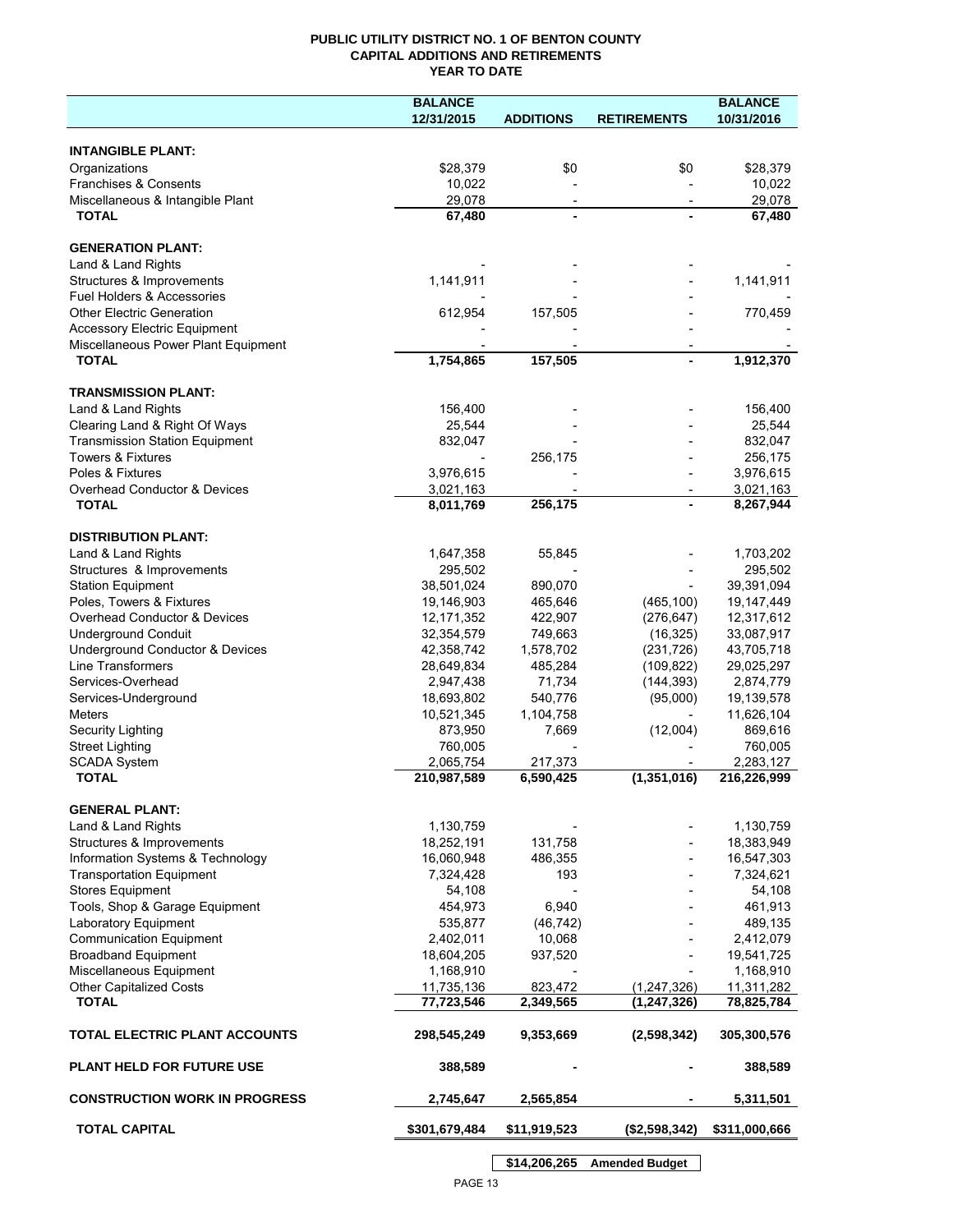# **PUBLIC UTILITY DISTRICT NO. 1 OF BENTON COUNTY STATEMENT OF CASH FLOWS**

|                                                                                            | <b>YTD</b>                 | <b>Monthly</b>      |
|--------------------------------------------------------------------------------------------|----------------------------|---------------------|
|                                                                                            | 10/31/2016                 | 10/31/2016          |
| <b>CASH FLOWS FROM OPERATING ACTIVITIES</b>                                                |                            |                     |
| Cash Received from Customers and Counterparties                                            | \$118,477,857              | \$11,744,998        |
| Cash Paid to Suppliers and Counterparties                                                  | (84, 518, 815)             | (8,052,323)         |
| Cash Paid to Employees                                                                     | (11, 336, 849)             | (1,061,430)         |
| <b>Taxes Paid</b>                                                                          | (11,050,838)<br>11,571,355 | (804, 930)          |
| <b>Net Cash Provided by Operating Activities</b>                                           |                            | 1,826,315           |
|                                                                                            |                            |                     |
| <b>CASH FLOWS FROM NONCAPITAL FINANCING ACTIVITIES</b>                                     |                            |                     |
| Other Interest Expense<br>Net Cash Used by Noncapital Financing Activities                 | (28, 922)<br>(28, 922)     | (9,711)<br>(9,711)  |
|                                                                                            |                            |                     |
| <b>CASH FLOWS FROM CAPITAL AND RELATED FINANCING ACTIVITIES</b>                            |                            |                     |
| <b>Acquisition of Capital Assets</b>                                                       | (11,694,544)               | (1,790,773)         |
| Proceeds from Sale of Revenue Bonds                                                        |                            |                     |
| Cash Defeasance Principal and Interest<br><b>Bond Principal Paid</b>                       |                            |                     |
| <b>Bond Interest Paid</b>                                                                  | (1, 157, 145)              |                     |
| <b>Capital Contributions</b>                                                               | 985,246                    | 88,132              |
| Sale of Assets                                                                             | 52,879                     | 1,852               |
| Net Cash Used by Capital and Related Financing Activities                                  | (11,813,564)               | (1,700,789)         |
| <b>CASH FLOWS FROM INVESTING ACTIVITIES</b>                                                |                            |                     |
| Interest Income                                                                            | 263,134                    | 19,401              |
| Proceeds from Sale of Investments                                                          | 7,987,042                  |                     |
| Purchase of Investments                                                                    |                            |                     |
| Joint Venture Net Revenue (Expense)                                                        |                            |                     |
| <b>Net Cash Provided by Investing Activities</b>                                           | 8,250,176                  | 19,401              |
| <b>NET INCREASE (DECREASE) IN CASH</b>                                                     | 7,979,045                  | 135,216             |
| <b>CASH BALANCE, BEGINNING</b>                                                             | \$28,597,032               | \$36,440,861        |
| <b>CASH BALANCE, ENDING</b>                                                                | \$36,576,077               | \$36,576,077        |
| <b>RECONCILIATION OF NET OPERATING INCOME TO NET</b>                                       |                            |                     |
| <b>CASH PROVIDED BY OPERATING ACTIVITIES</b>                                               |                            |                     |
| <b>Net Operating Revenues</b>                                                              | (\$1,932,709)              | (\$801, 115)        |
| Adjustments to reconcile net operating income to net cash                                  |                            |                     |
| provided by operating activities:                                                          |                            |                     |
| Depreciation & Amortization                                                                | 10,921,571                 | 640,360             |
| <b>Unbilled Revenues</b>                                                                   | 1,900,000                  |                     |
| Misellaneous Other Revenue & Receipts                                                      | 19,471                     | 30                  |
| GASB 68 Pension Expense                                                                    |                            |                     |
| Decrease (Increase) in Accounts Receivable<br>Decrease (Increase) in BPA Prepay Receivable | 1,523,098<br>500.000       | 2,282,812<br>50,000 |
| Decrease (Increase) in Inventories                                                         | (628, 545)                 | 373,017             |
| Decrease (Increase) in Prepaid Expenses                                                    | 160,758                    | 41,805              |
| Decrease (Increase) in Wholesale Power Receivable                                          | 422,315                    | 425,525             |
| Decrease (Increase) in Miscellaneous Assets                                                | (1,014)                    |                     |
| Decrease (Increase) in Prepaid Expenses and Other Charges                                  | 2,708,106                  | 183,964             |
| Decrease (Increase) in Deferred Derivative Outflows                                        | 1,884,417                  | 146,687             |
| Increase (Decrease) in Deferred Derivative Inflows                                         | (2,226,107)                | (135, 764)          |
| Increase (Decrease) in Warrants Outstanding                                                | (159, 224)                 | (89, 679)           |
| Increase (Decrease) in Accounts Payable                                                    | (1,028,476)                | (935, 916)          |
| Increase (Decrease) in Accrued Taxes Payable<br>Increase (Decrease) in Customer Deposits   | (495, 644)<br>43,343       | 95,482<br>(203)     |
| Increase (Decrease) in BPA Prepay Incentive Credit                                         | (134, 380)                 | (13, 438)           |
| Increase (Decrease) in Other Current Liabilities                                           | 40,419                     | (255, 229)          |
| Increase (Decrease) in Other Credits                                                       | (1,946,044)                | (182, 023)          |
| <b>Net Cash Provided by Operating Activities</b><br>PAGE 14                                | \$11,571,355               | \$1,826,315         |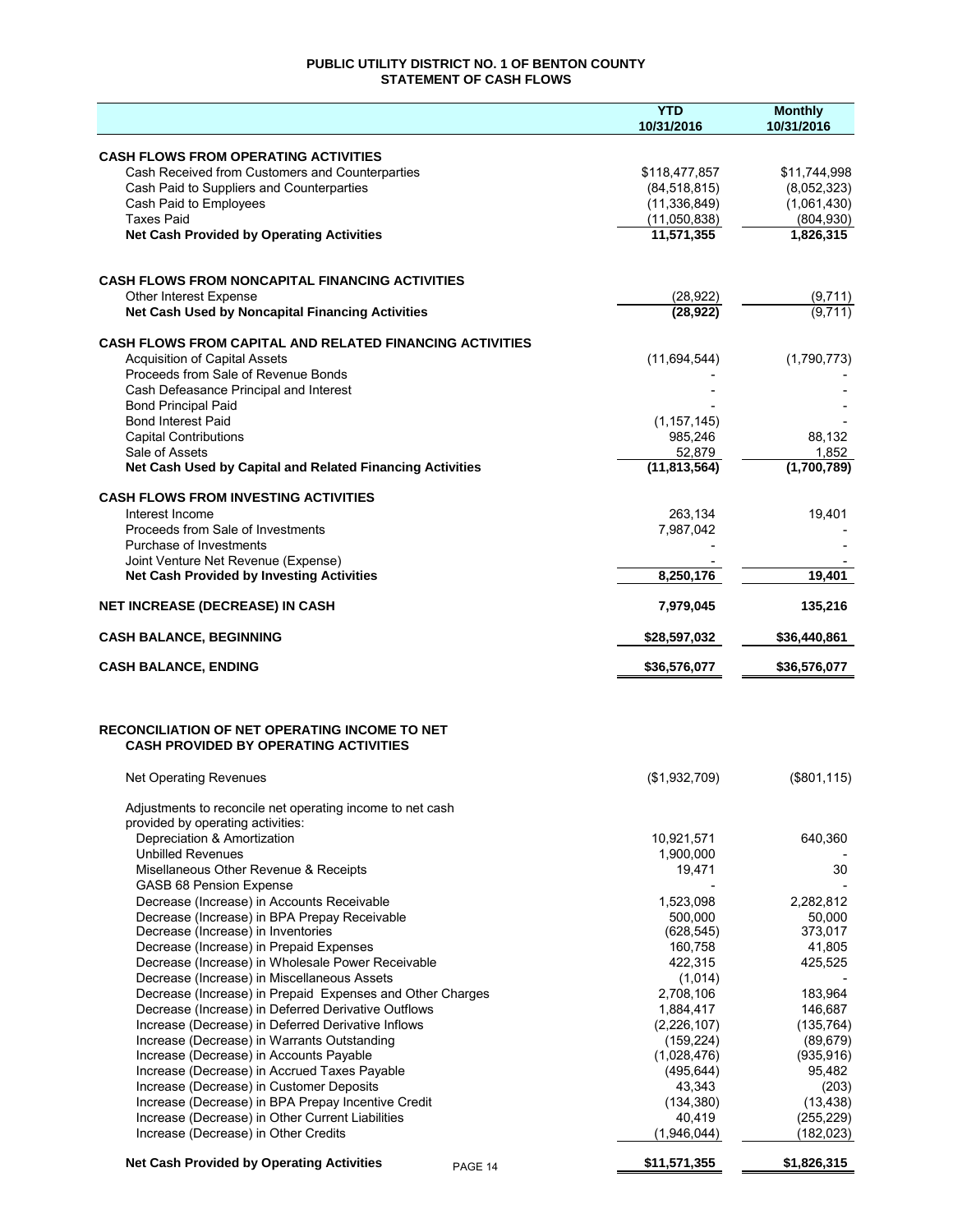## **PUBLIC UTILITY DISTRICT NO. 1 OF BENTON COUNTY WEATHER STATISTICS October 31, 2016**



| 2015      | 951    | 551        | 419    | 313    |       |       |                                         | - | 61  | 170   | 755    | 937    | 4.228   |
|-----------|--------|------------|--------|--------|-------|-------|-----------------------------------------|---|-----|-------|--------|--------|---------|
| 13-yr Avg | .000   | 755        | 566    | 369    | 145   | 27    |                                         | ົ | 49  | 342   | 770    | 1.045  | 5.069   |
|           |        |            |        |        |       |       | <b>Cumulative HDDs in Billing Cycle</b> |   |     |       |        |        |         |
| 2016      | 31.646 | 23.061     | 18.271 | 10.233 | 2.885 | 1.483 | 587                                     | - | 399 | 4.813 |        |        | 93.378  |
| 2015      | 28.758 | .748<br>21 | 17.114 | 11.048 | 5.847 | 660   | -                                       | - | 810 | 2.771 | 12.264 | 27.739 | 128.759 |
| 13-yr Avg | 32.063 | 26.086     | 21.907 | 14.380 | 8.215 | 2,333 | 313                                     |   | 535 | 5.149 | 16.444 | 29.470 | 156.901 |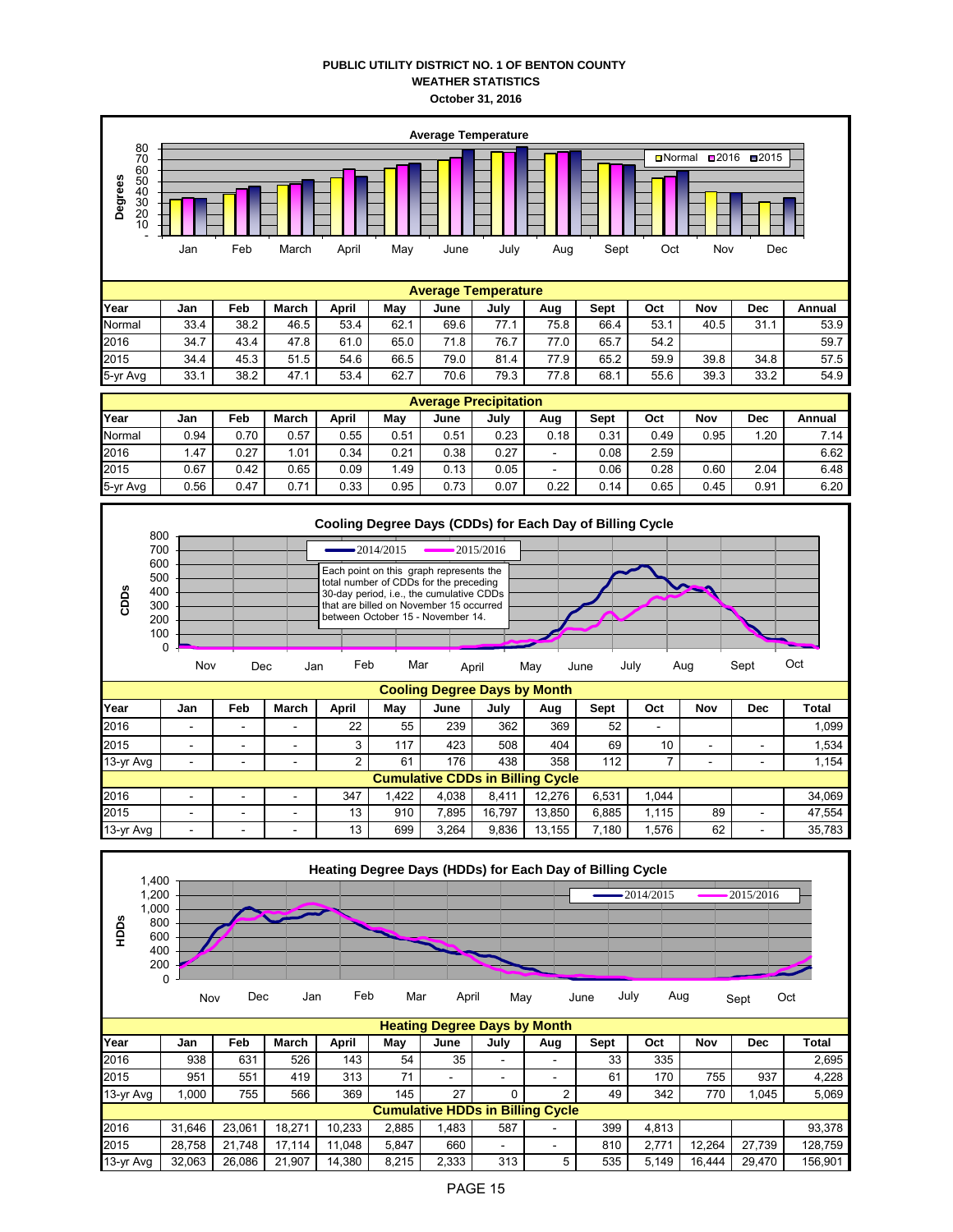#### **PUBLIC UTILITY DISTRICT NO. 1 OF BENTON COUNTY BROADBAND SUMMARY**

#### *October Highlights*

Tree Top in Prosser was connected to a 100Mbps fiber connection. RE Powell on Jadwin was connected to a 50Mbps fiber connection. Desert Winds Wireless increased their Badger Mountain connection from 1Gig to 2Gig. Attorney General's Office upgraded from 10Mbps to 100Mbps. Three Rivers Convention Center cancelled their Internet connection. Ben Franklin Surgical Association was disconnected as they moved offices.

|                                                             | <b>ACTUALS</b><br>2016 |                                 |           |           |                          |              |            |           |           |               |                          |                          |            |            |             |                           |                      |
|-------------------------------------------------------------|------------------------|---------------------------------|-----------|-----------|--------------------------|--------------|------------|-----------|-----------|---------------|--------------------------|--------------------------|------------|------------|-------------|---------------------------|----------------------|
|                                                             | 2016 Budget            | <b>Amended</b><br><b>Budget</b> | Jan       | Feb       | <b>March</b>             | <b>April</b> | <b>May</b> | June      | July      | <b>August</b> | <b>Sept</b>              | Oct                      | <b>Nov</b> | <b>Dec</b> | <b>YTD</b>  | <b>Budget</b><br>Variance | Inception<br>to Date |
| <b>OPERATING REVENUES</b>                                   |                        |                                 |           |           |                          |              |            |           |           |               |                          |                          |            |            |             |                           |                      |
| Ethernet                                                    | 1,523,071              | 1,523,071                       | \$99,559  | \$103,216 | \$104,672                | \$103,787    | \$104,283  | \$106,297 | \$107,135 | \$106,885     | \$109,701                | \$110,473                |            |            | \$1,056,008 | 467,063                   |                      |
| Non-Recurring Charges                                       | $\blacksquare$         |                                 | 1,800     | 3,000     | 1,000                    | 1,000        | 3,150      | 1,500     | 650       | 2,900         | 2,000                    | 3,550                    |            |            | \$20,550    | (20, 550)                 |                      |
| <b>TDM</b>                                                  | 69,372                 | 69,372                          | 5,781     | 5,781     | 5,781                    | 5,781        | 5,781      | 5,781     | 5,781     | 5,781         | 5,781                    | 5,781                    |            |            | 57,810      | 11,562                    |                      |
| Wireless                                                    | 312                    | 312                             | 26        | 26        | 26                       | 26           | 26         | 26        | 26        | 26            | 26                       | 26                       |            |            | 260         | 52                        |                      |
| Internet Transport Service                                  | 123,540                | 123,540                         | 6,841     | 6,907     | 7,146                    | 7,293        | 5,606      | 6,983     | 6,249     | 7,526         | 7,160                    | 6,898                    |            |            | \$68,609    | 54,931                    |                      |
| <b>Fixed Wireless</b>                                       | 82,779                 | 82,779                          | 6,958     | 6,953     | 6,944                    | 6,921        | 6,842      | 6,802     | 6,812     | 6,679         | 6,576                    | 2,662                    |            |            | \$64,147    | 18,632                    |                      |
| Broadband Revenue - Other                                   | 281,642                | 281,642                         | 43,595    | 43,405    | 43,102                   | 43,088       | 43,095     | 42,712    | 43,055    | 43,845        | 43,845                   | 43,845                   |            |            | \$433,588   | (151, 946)                |                      |
| Subtotal                                                    | 2,080,716              | 2,080,716                       | 164,560   | 169,289   | 168,671                  | 167,896      | 168,783    | 170,101   | 169,708   | 173,642       | 175,088                  | 173,235                  |            |            | \$1,700,973 |                           |                      |
| NoaNet Maintenance Revenue                                  |                        |                                 |           | $\sim$    |                          |              |            |           |           |               |                          |                          |            |            |             |                           |                      |
| <b>Bad Debt Expense</b>                                     |                        |                                 |           |           |                          |              |            |           |           |               |                          |                          |            |            |             |                           |                      |
| <b>Total Operating Revenues</b>                             | 2,080,716              | 2,080,716                       | 164,560   | 169,289   | 168,671                  | 167,896      | 168,783    | 170,101   | 169,708   | 173,642       | 175,088                  | 173,235                  |            |            | \$1,700,973 | 379,743                   | 15,893,518           |
| <b>OPERATING EXPENSES</b>                                   |                        |                                 |           |           |                          |              |            |           |           |               |                          |                          |            |            |             |                           |                      |
| Marketing & Business Development                            |                        |                                 |           | $\sim$    |                          |              |            |           |           | $\sim$        | $\sim$                   |                          |            |            |             |                           |                      |
| <b>General Expenses</b>                                     | 309,785                | 309,785                         | 13,401    | 47,476    | 70,716                   | 75,674       | 67,593     | 69,672    | 75,626    | 66,248        | 66,293                   | 60,019                   |            |            | \$612,717   | (302, 932)                |                      |
| Other Maintenance                                           | 141,758                | 141,758                         | 1,360     | 2,106     | 12,586                   | 2,539        | 20,362     | 9,552     | 7,277     | 22,723        | 10,274                   | 11,684                   |            |            | \$100,462   | 41,296                    |                      |
| <b>NOC Maintenance</b>                                      | 391,428                | 391,428                         |           | 161       | $\overline{\phantom{a}}$ | $\sim$       | $\sim$     | 102       | $\sim$    | $\sim$        | $\sim$                   | $\overline{\phantom{a}}$ |            |            | 263.59      | 391,164                   |                      |
| Wireless Maintenance                                        |                        |                                 | 10,763    | 1,893     | 243                      |              |            |           |           | 247           | $\sim$                   |                          |            |            | \$13,147    | (13, 147)                 |                      |
| Subtotal                                                    | 842,971                | 842,971                         | 25,524    | 51,636    | 83,545                   | 78,214       | 87,954     | 79,326    | 82,902    | 89,218        | 76,567                   | 71,703                   |            |            | \$726,590   | 116,381                   | 9,591,094            |
| NoaNet Maintenance Expense                                  | $\blacksquare$         |                                 |           | $\sim$    | $\sim$                   |              | $\sim$     | $\sim$    | $\sim$    | $\sim$        | $\overline{\phantom{a}}$ |                          |            |            | \$0         |                           |                      |
| Depreciation                                                | 886,520                | 886,520                         | 97,106    | 93,729    | 82,045                   | 81,893       | 79,778     | 79,977    | 81,863    | 82,233        | 82,909                   | 84,260                   |            |            | \$845,793   | 40,727                    | 9,656,344            |
| <b>Total Operating Expenses</b>                             | 1,729,491              | 1,729,491                       | 122,630   | 145,365   | 165,590                  | 160,106      | 167,733    | 159,303   | 164,765   | 171,451       | 159,476                  | 155,963                  |            |            | \$1,572,382 | 157,109                   | 19,247,438           |
| <b>OPERATING INCOME (LOSS)</b>                              | 351,225                | 351,225                         | 41,929    | 23,925    | 3,081                    | 7,790        | 1,050      | 10,798    | 4,943     | 2,191         | 15,613                   | 17,271                   |            |            | \$128,590   | 222,635                   | (3,353,920)          |
| <b>NONOPERATING REVENUES &amp; EXPENSES</b>                 |                        |                                 |           |           |                          |              |            |           |           |               |                          |                          |            |            |             |                           |                      |
| Internal Interest due to Power Business Unit <sup>(1)</sup> | (362, 982)             | (362, 982)                      | (30, 136) | (29, 831) | (29, 749)                | (29, 801)    | (29, 522)  | (29, 330) | (29, 199) | (29, 440)     | (29, 309)                | (29, 198)                |            |            | (\$295,515) | 67,467                    | (5,870,123)          |
| <b>CAPITAL CONTRIBUTIONS</b>                                |                        |                                 |           |           |                          |              |            |           |           |               |                          |                          |            |            |             |                           |                      |
| Contributions in Aid of Broadband                           | 10,000                 | 42,713                          | 8,200     | 27,550    |                          | 98           | 6,865      | 44,354    | 98        | 98            | 98                       | 25,098                   |            |            | \$112,457   | 69,744                    | 4,808,886            |
| <b>BTOP</b>                                                 |                        |                                 |           |           |                          |              |            |           |           |               |                          |                          |            |            |             |                           | 2,282,671            |
| <b>INTERNAL NET INCOME (LOSS)</b>                           | (\$1,757)              | \$30,956                        | \$19,993  | 21,644    | (26, 668)                | (21, 914)    | (21, 607)  | 25,822    | (24, 158) | (27, 151.60)  | (13,599)                 | 13,171                   |            |            | (\$54,468)  | \$359,846                 | (2, 132, 486)        |
|                                                             |                        |                                 |           |           |                          |              |            |           |           |               |                          |                          |            |            |             |                           |                      |
| <b>NOANET COSTS</b>                                         |                        |                                 |           |           |                          |              |            |           |           |               |                          |                          |            |            |             |                           |                      |
| <b>Member Assessments</b>                                   |                        |                                 |           |           |                          |              |            |           |           |               |                          |                          |            |            |             |                           | \$3,159,092          |
| Membership Support                                          |                        |                                 | 86        | $\sim$    | 54                       | 782          | 173        | 457       |           | 486           | 21                       | 1,634                    |            |            | \$3,692     |                           | 117,065              |
| <b>Total NoaNet Costs</b>                                   | $\blacksquare$         | $\blacksquare$                  | 85.67     | $\sim$    | 53.50                    | 782          | 173        | 457       | $\sim$    | 486           | 21                       | 1,634.16                 |            |            | \$3,692     | ( \$3,692]                | \$3,276,157          |
| <b>CAPITAL EXPENDITURES</b>                                 | \$924,936              | \$1,039,033                     | \$5,392   | \$31,275  | \$57,973                 | \$106,196    | (\$5,763)  | \$113,600 | \$8,111   | \$163,832     | \$54,872                 | \$88,263                 |            |            | \$623,752   | \$415,281                 | \$20,465,572         |
| NET CASH (TO)/FROM BROADBAND <sup>(2)</sup>                 | \$322,809              | \$241,425                       | \$141,758 | 113,928   | 27,100                   | (17, 198)    | 93,283     | 21,072    | 78,792    | (79, 797)     | 43,726                   | 36,732                   |            |            | \$459,396   |                           | (\$10,347,748)       |

(1) Internal interest budget is estimated based on cash flow projections (an interest rate of 3.6% is being used).

(2) Includes excess of revenues over operating costs, capital expenditures and NoaNet assessments; excludes depreciation and internal interest to Electric System